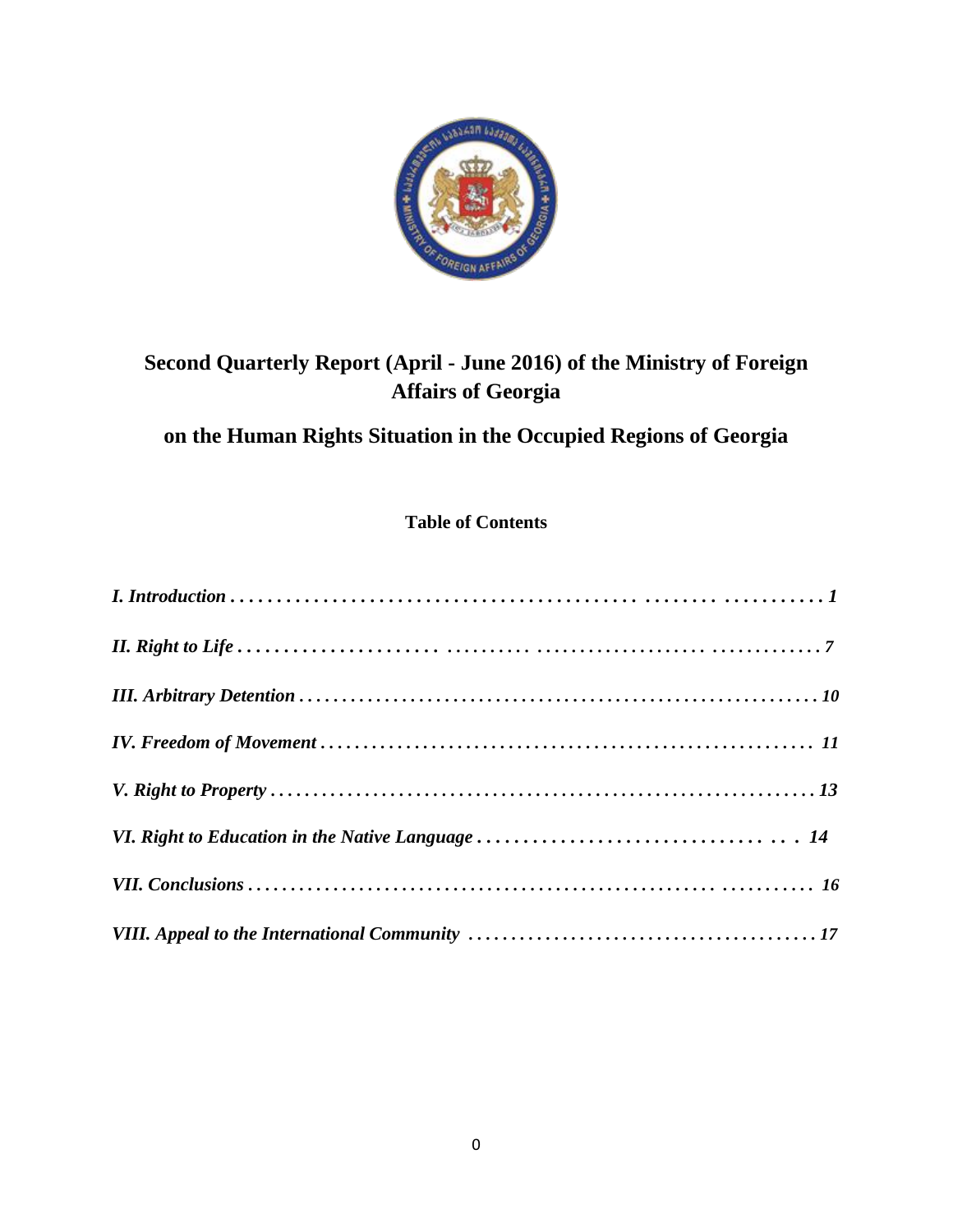## **I. Introduction**

#### **Aims of the Report and Methodology Applied**

1. In January 2015 the Ministry of Foreign Affairs of Georgia started preparation of quarterly reports aiming at assessing the human rights situation in the occupied regions of Georgia. The Ministry of Foreign Affairs of Georgia prepared four such reports in 2015. This is the second quarterly report of the Ministry of Foreign Affairs of Georgia for the year 2016 covering the period of April-June 2016. The Ministry of Foreign Affairs of Georgia will further continue the preparation of such reports on a quarterly basis. This reporting exercise aims to contribute to the provision of regular and updated information to the international community, to states as well as to international inter-governmental and non-governmental organizations, on the human rights situation in the occupied regions of Georgia.

2. As for the applied methodology, this reporting exercise consolidates and assesses existing information from various open sources, national and international, on violations of human rights in the occupied regions of Georgia. Due to limitations on its length, the report does not aim to collect/contain information on all cases of violations of human rights in the occupied regions of Georgia; it aims to consolidate and assess only some of the most known examples of violations. The methodology applied does not provide for the conduct of fact-finding visits to the occupied regions of Georgia, nor to the conduct of interviews. Therefore the methodology applied does not enable this reporting exercise to collect and produce new data on the human rights situation in the occupied regions of Georgia.

#### **Responsibility of the Occupying Power for Human Rights Violations**

3. The territories of two regions of Georgia – Abkhazia, Georgia and the Tskhinvali Region, Georgia are occupied by the Russian Federation. The Russian Federation as the occupying power, exercises effective control over Abkhazia, Georgia and the Tskhinvali Region, Georgia. These two regions still remaining under foreign military occupation, constitute above all dangerous "black holes" in terms of holding the violators accountable.

4. On 29 June 2016, at the 32nd Session of the UN Human Rights Council, "Joint Statement on the Human Rights and Humanitarian Situation in Georgia's Regions of Abkhazia and the Tskhinvali Region" was made, which was initiated by Georgia and joined by 42 other countries<sup>1</sup>. According to the Joint Statement, "[t]he international community remains deeply concerned by the human rights and humanitarian situation in Georgia's regions of Abkhazia and the Tskhinvali Region/South Ossetia. We call for the full respect of the rights of members of the local population residing in both regions. To this extent it is of an utmost importance to assist international monitors in objective and independent reporting of the situation on the ground." The above document further states "[w]e are deeply concerned about the reports of kidnappings,

 $\overline{a}$ <sup>1</sup> List of Countries: Albania, Australia, Austria, Belgium, Bosnia and Herzegovina, Bulgaria, Canada, Croatia, Czech Republic, Denmark, Estonia, Finland, France, FYR of Macedonia, Germany, Hungary, Iceland, Ireland, Italy, Japan, Latvia, Liechtenstein, Lithuania, Luxemburg, Malta, Marshall Islands, Montenegro, Netherlands, Norway, Poland, portugal, Republic of Moldova, Romania, San Marino, Slovenia, Spain, Sweden, Turkey, Ukraine, the UK, the USA.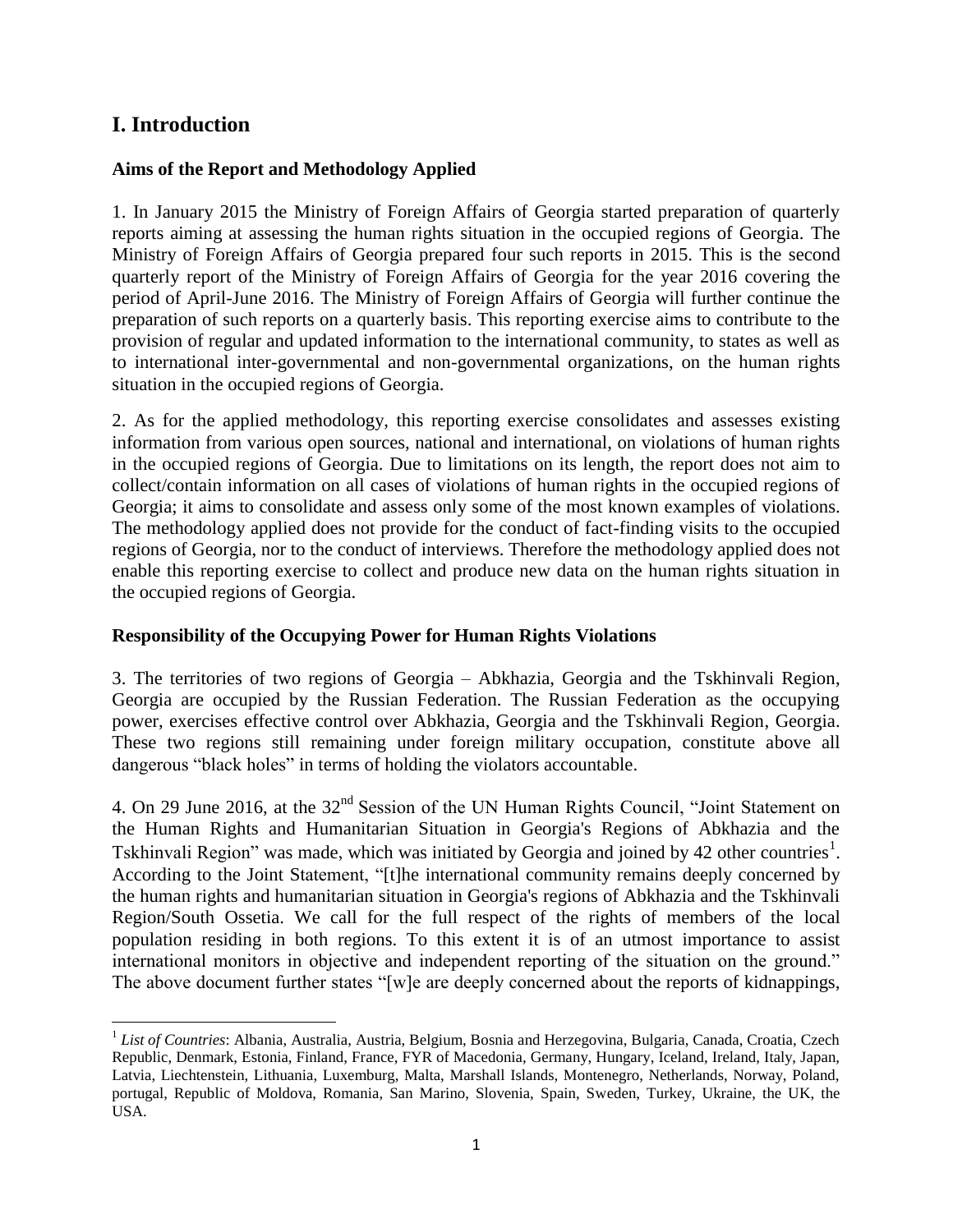illegal detentions, violation of property rights, restrictions on access to education in one's native language, movement and residence as well as the continued discrimination on an ethnic basis. Here, we stress the importance of ensuring the ability of all forcefully expelled IDPs and refugees to return to their homes in both regions in a safe, dignified and voluntary manner.<sup>32</sup>

5. Occupation policy of the Russian Federation regarding the territory of Georgia deprives several hundreds of thousands of IDPs of their internationally recognized right to a voluntary, safe and dignified return to places of their permanent residence. It should be particularly emphasized here that on  $10<sup>th</sup>$  June 2016, the United Nations General Assembly adopted a resolution recognizing "the right of return of all internally displaced persons and refugees and their descendants, regardless of ethnicity, to their homes throughout Georgia, including in Abkhazia and the Tskhinvali region/South Ossetia".<sup>3</sup>

6. On 4th May 2016, the Committee of Ministers' Deputies of the Council of Europe made a decision in which it once again recognized effective control of the Russian Federation in Abkhazia and Tskhinvali regions. Namely, in the above decision, the Committee of Ministers' Deputies "deeply regretted that, despite the attempts, neither the Commissioner for Human Rights of the Council of Europe, nor the Secretariat delegation in charge of preparing the Secretary General's consolidated reports have been granted access to the Georgian regions of Abkhazia and Tskhinvali region/South Ossetia; invited the Secretary General to engage in a dialogue with the Russian Federation and Georgia to this end; called on the Russian Federation to facilitate and grant unrestricted access to the territories beyond the control of the Georgian authorities to the existing bodies of the Council of Europe."<sup>4</sup>

7. In its decision, adopted on 4<sup>th</sup> May 2016, the Committee of Ministers' Deputies of the Council of Europe "called on the authorities exercising effective control: to guarantee and implement the right to education for everyone in schools and preschools, including education in the native language in the Georgian regions of Abkhazia and Tskhinvali region/South Ossetia; to create conditions allowing for the voluntary, safe and dignified return of IDPs and refugees, including through protecting their right to property and securing effective remedy; to remove any impediment, restriction or limitation to the right to freedom of movement across the administrative boundary lines and to prevent arbitrary detention of persons, including in the context of so called "illegal border crossing"; to ensure that the population living in the Georgian regions of Abkhazia and Tskhinvali region/South Ossetia are not prevented or deterred by discriminatory rules from holding Georgian passports; to conduct an independent and effective investigation of all allegations of human rights violations."<sup>5</sup> It should be noted here that according to the same document, "Georgia as the only sovereign state under international law

 $\overline{a}$ 

<sup>2</sup> *Joint Statement on the Human Rights and Humanitarian Situation in Georgia's Regions of Abkhazia and the Tskhinvali Region*, 32<sup>nd</sup> Session of the UN Human Rights Council, 29 June 2016.

<sup>3</sup> *Resolution adopted by the General Assembly on 10 June 2016 on Status of internally displaced persons and refugees from Abkhazia, Georgia, and the Tskhinvali region/South Ossetia, Georgia*, A/RES/70/265, paragraph 1.

<sup>&</sup>lt;sup>4</sup> The Council of Europe and the conflict in Georgia, decision of the Committee of Ministers' Deputies of the Council of Europe, 1255<sup>th</sup> Meeting (4 May 2016), paragraph 8.<br><sup>5</sup> *The Council of Europe and the conflict in Georgia*, decision of the Committee of Ministers' Deputies of the

Council of Europe,  $1255<sup>th</sup>$  Meeting (4 May 2016), paragraph 7.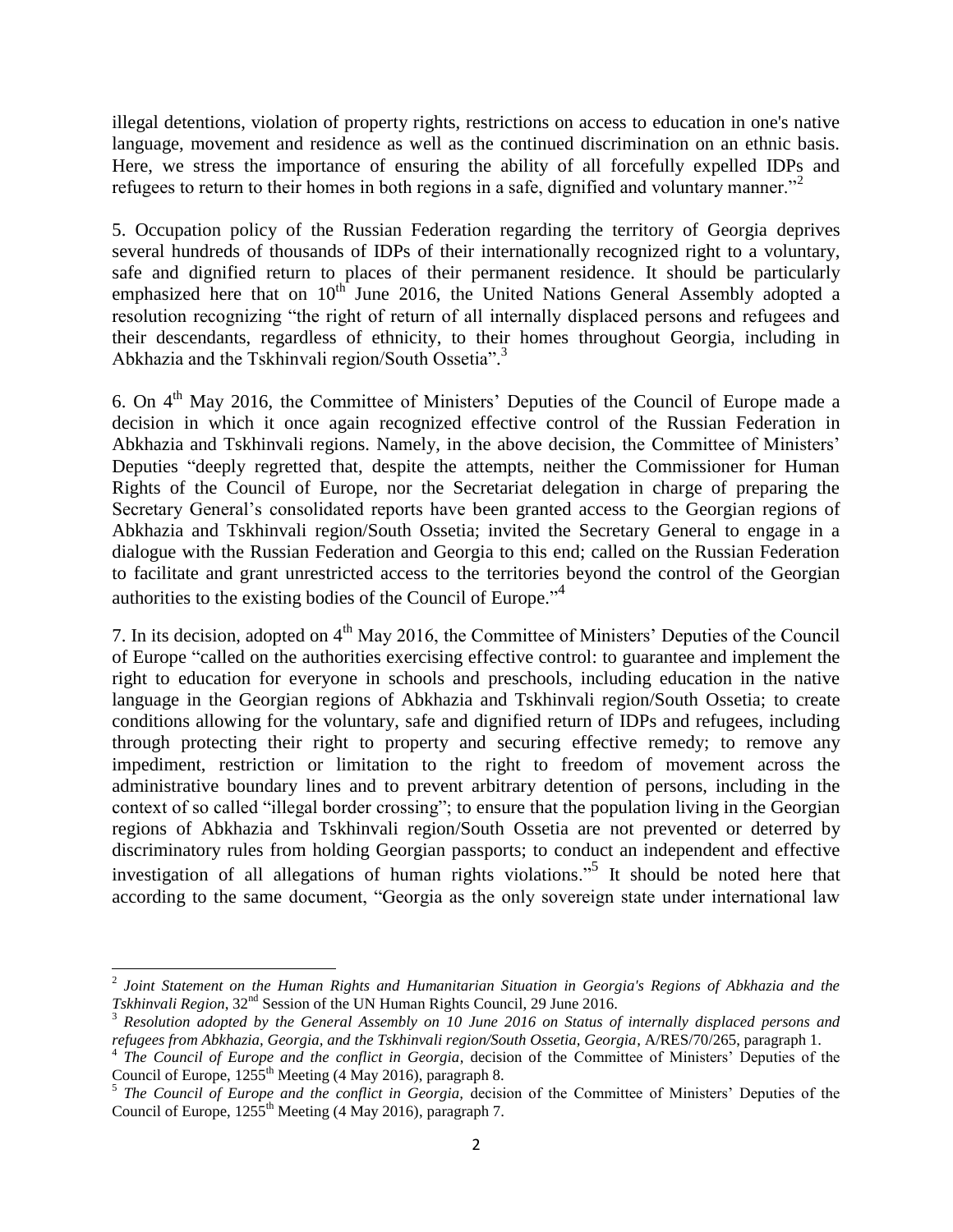over its regions of Abkhazia and Tskhinvali region/South Ossetia, is currently prevented from exercising legitimate effective control over these regions."<sup>6</sup>

8. The occupying power, exercising effective control, has been preventing numerous international organizations, including humanitarian, from entering Abkhazia, Georgia and the Tskhinvali Region, Georgia. On 27<sup>th</sup> April 2016, "EU Statement on the Secretary General's 13<sup>th</sup> Consolidated Report on the conflict in Georgia<sup>"7</sup> was made at  $1254<sup>th</sup>$  Council of Europe Committee of Ministers Meeting. According to this statement, "The EU regrets that its Monitoring Mission [EUMM] does not have access to the Georgian regions of Abkhazia and Tskhinvali region/South Ossetia". According to the same statement, "[t]he EU will continue to support a wide range of humanitarian, protection, development and other co-operation actions in the Georgian region of Abkhazia, in particular also with international and local NGO, in particular through Confidence-Building and Response Mechanism. The EU calls for unimpeded humanitarian access to the Georgian region of Tskhinvali region/South Ossetia, where similar actions are needed." 8

9. It should be emphasized here that during the reporting period, namely in May 2016, the European Union Special Representative (EUSR) Ambassador Herbert Salber commissioned an independent Senior Expert, Mr. Thomas Hammerberg, to assess the human rights situation in Abkhazia, Georgia.<sup>9</sup> This initiative is based on humanitarian considerations and is in line with EU's non-recognition and engagement policy; it is launched under the human rights component of the EUSR's mandate.<sup>10</sup> According to the agreed modalities, Senior Expert, Mr. Thomas Hammerberg will prepare a report for the EUSR in the beginning of the autumn 2016, based on several study visits to Tbilisi, Zugdidi, Sokhumi and Gali.<sup>11</sup> It should be noted here that the above initiative does not imply a regular mandate and that it does not aim to assess the human rights situation in Tskhinvali region, Georgia.

#### **Occupation Line and Installation of Barbed Wire Fences and New Banners/Signposts**

 $\overline{\phantom{a}}$ 

10. The occupation line along the administrative boundary line (ABL) with Abkhazia and the Tskhinvali Region separates Georgia from its two occupied territories. Since January 2013 the Russian occupation forces intensified the process of the installation of razor wire and barbed wire fences and other artificial obstacles along the occupation lines in Abkhazia and the

<sup>&</sup>lt;sup>6</sup> The Council of Europe and the conflict in Georgia, decision of the Committee of Ministers' Deputies of the Council of Europe,  $1255<sup>th</sup>$  Meeting (4 May 2016), paragraph 3.

<sup>7</sup> *Consolidated Report on the Conflict in Georgia*, Council of Europe (October 2015 – March 2016), 2016, SG/Inf

<sup>(2016) 14.&</sup>lt;br><sup>8</sup> EU Statement on the Secretary General's 13<sup>th</sup> Consolidated report on the conflict in Georgia, 1254<sup>th</sup> Council of Europe Committee of Ministers Meeting – 27 April 2016.

<sup>9</sup> *Foreign Minister met Thomas Hammerberg – Murder Committed on 19 May as one of the Main Topics*, "Medianews", 18 June 2016, available at [<http://medianews.ge/ge/19maissmomkhdarimkvlelobaert](http://medianews.ge/ge/19maissmomkhdarimkvlelobaert-ertimtavaritema-sagareosaqmetaministritomashamerbergsshekhvda/5834)[ertimtavaritema-sagareosaqmetaministritomashamerbergsshekhvda/5834>](http://medianews.ge/ge/19maissmomkhdarimkvlelobaert-ertimtavaritema-sagareosaqmetaministritomashamerbergsshekhvda/5834); *Weekly press review on the human rights violations and current events in Abkhazia*, prepared by the Justice Department of Georgia's Autonomous Republic of Abkhazia, between 10 May and 15 May 2016, p. 8.

<sup>&</sup>lt;sup>10</sup> Vakhtang Kolbaia met with Thomas Hammerberg, Independent Expert on Human Rights, "Government of Autonomus Republic of Abkhazia", 10 May 2016, available at [<http://abkhazia.gov.ge/index.php?lang\\_id=GEO&sec\\_id=36&info\\_id=7216>](http://abkhazia.gov.ge/index.php?lang_id=GEO&sec_id=36&info_id=7216)

<sup>&</sup>lt;sup>11</sup> Weekly press review on the human rights violations and current events in Abkhazia, prepared by the Justice Department of Georgia's Autonomous Republic of Abkhazia, between 6 June and 12 June 2016, p. 15.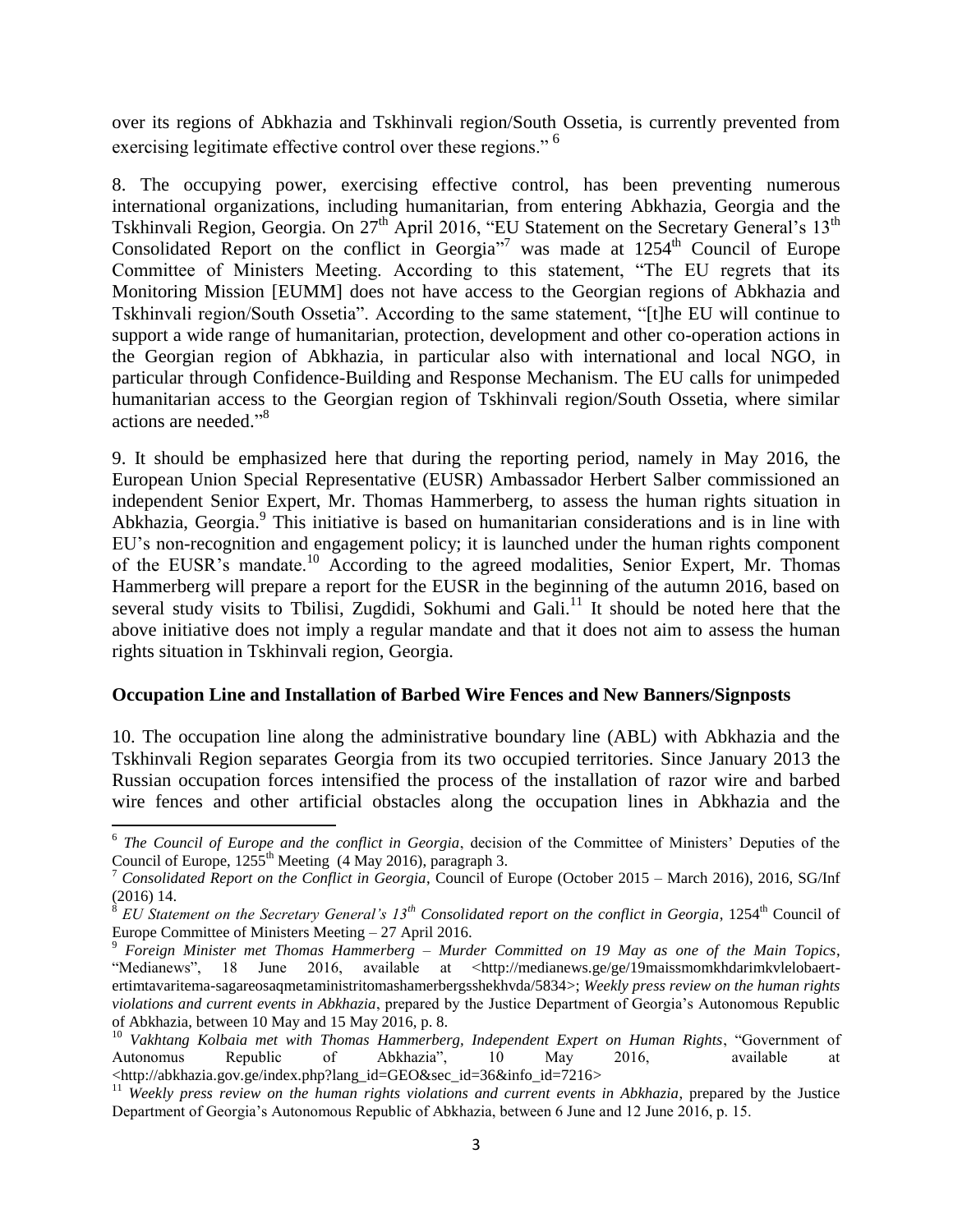Tskhinvali Region. Currently, the total length of artificial barriers along the occupation line in Tskhinvali Region is nearly 51 km. Razor and barbed wire fences cover a stretch of more than 12 km in the Abkhazian region.

11. In its decision, adopted on  $4<sup>th</sup>$  May 2016, the Committee of Ministers' Deputies of the Council of Europe "regretted that despite the continued calls upon the Russian Federation to reverse the process of installation of artificial obstacles along the administrative boundary lines which divide families and communities and violate human rights and fundamental freedoms, it continues this process through various means, including by installing new demarcation signposts."<sup>12</sup>

12. According to "Joint Statement on the Human Rights and Humanitarian Situation in Georgia's Regions of Abkhazia and the Tskhinvali Region", adopted on 29 June 2016 at the 32<sup>nd</sup> Session of the UN Human Rights Council, "[w]e also note with profound concern the continued unacceptable process of "borderization" along the Administrative Boundary Lines and ongoing installation of barbed wire and razor wire fences, which significantly affect the livelihoods of residents, divide families, prevent people-to-people contacts, isolate the local population and sever remaining ties between the communities torn apart by the conflict."<sup>13</sup>

13. During the reporting period, namely on  $6<sup>th</sup>$  June, 2016 the Russian occupying forces installed two additional banners marking the so-called "state border" on the territory adjacent to the occupied Tskhinvali Region, namely in the vicinity of the village of Avlevi, Kareli district, thus leaving plots of lands of several local farmers beyond new markers.<sup>14</sup> The agricultural plots of lands which are now beyond new markers are belongings of local families and they were used by them for farming.<sup>15</sup> According to locals, they will no longer be able to have access to their plots of lands. <sup>16</sup> The installation of two additional banners marking the so-called "state border" cuts around ten hectares from the territory controlled by the central government of Georgia. $^{17}$ 

 $\overline{\phantom{a}}$ <sup>12</sup> *The Council of Europe and the conflict in Georgia*, decision of the Committee of Ministers' Deputies of the Council of Europe,  $1255<sup>th</sup>$  Meeting (4 May 2016), paragraph 4.

<sup>13</sup> *Joint Statement on the Human Rights and Humanitarian Situation in Georgia's Regions of Abkhazia and the Tskhinvali Region*, 32<sup>nd</sup> Session of the UN Human Rights Council, 29 June 2016.

<sup>14</sup> *Near Avlevi Village Armed Persons Installed Banners of so called State Border*, "Kvira.ge", 8 June 2016, available at [<http://kvira.ge/%E1%83%A1%E1%83%9D%E1%83%A4%E1%83%94%E1%83%9A-](http://kvira.ge/%E1%83%A1%E1%83%9D%E1%83%A4%E1%83%94%E1%83%9A-%E1%83%90%E1%83%95%E1%83%9C%E1%83%94%E1%83%95%E1%83%98%E1%83%A1-%E1%83%92%E1%83%90%E1%83%9C%E1%83%90%E1%83%9E%E1%83%98%E1%83%A0%E1%83%90%E1%83%A1/) [%E1%83%90%E1%83%95%E1%83%9C%E1%83%94%E1%83%95%E1%83%98%E1%83%A1-](http://kvira.ge/%E1%83%A1%E1%83%9D%E1%83%A4%E1%83%94%E1%83%9A-%E1%83%90%E1%83%95%E1%83%9C%E1%83%94%E1%83%95%E1%83%98%E1%83%A1-%E1%83%92%E1%83%90%E1%83%9C%E1%83%90%E1%83%9E%E1%83%98%E1%83%A0%E1%83%90%E1%83%A1/)

[<sup>%</sup>E1%83%92%E1%83%90%E1%83%9C%E1%83%90%E1%83%9E%E1%83%98%E1%83%A0%E1%83%90%](http://kvira.ge/%E1%83%A1%E1%83%9D%E1%83%A4%E1%83%94%E1%83%9A-%E1%83%90%E1%83%95%E1%83%9C%E1%83%94%E1%83%95%E1%83%98%E1%83%A1-%E1%83%92%E1%83%90%E1%83%9C%E1%83%90%E1%83%9E%E1%83%98%E1%83%A0%E1%83%90%E1%83%A1/)

[E1%83%A1/>](http://kvira.ge/%E1%83%A1%E1%83%9D%E1%83%A4%E1%83%94%E1%83%9A-%E1%83%90%E1%83%95%E1%83%9C%E1%83%94%E1%83%95%E1%83%98%E1%83%A1-%E1%83%92%E1%83%90%E1%83%9C%E1%83%90%E1%83%9E%E1%83%98%E1%83%A0%E1%83%90%E1%83%A1/); *Georgian President met Johannes Hahn*, "Medianews", 9 June 2016, available at  $\langle$ http://medianews.ge/ge/afkhazetsadatskhinvalshiusafrtkheobisadahumanitarulisituatsiasakmaodmdzimea[giorgikvirikashvili/5247>](http://medianews.ge/ge/afkhazetsadatskhinvalshiusafrtkheobisadahumanitarulisituatsiasakmaodmdzimea-giorgikvirikashvili/5247)

<sup>15</sup> *Russian Border Guards Installed New Banners near the Village of Avlevi,* "IPN", 8 June 2016, available at  $\langle$ http://www.interpressnews.ge/ge/konfliqtebi/383443-sofel-avlevis-ganapiras-sheiaraghebulma-pirebma[etssazghvris-aghmnishvneli-banerebi-daamontazhes.html?ar=A>](http://www.interpressnews.ge/ge/konfliqtebi/383443-sofel-avlevis-ganapiras-sheiaraghebulma-pirebma-etssazghvris-aghmnishvneli-banerebi-daamontazhes.html?ar=A)

<sup>16</sup> *Russia is Continuing the Process of Borderisation*, "GHN", 8 June 2016, available at [<http://ghn.ge/com/news/view/154618>](http://ghn.ge/com/news/view/154618)

<sup>17</sup> *Russian Border Guards Installed New Banners in Kareli District*, 8 June 2016, available at  $\langle$ http://news.vitube.ge/index.php?page=single&id=43193&posttitle=qarelis\_raionshi\_rusma\_mesazRvreebma\_axali [\\_baneri\\_daamontaJes>](http://news.vitube.ge/index.php?page=single&id=43193&posttitle=qarelis_raionshi_rusma_mesazRvreebma_axali_baneri_daamontaJes)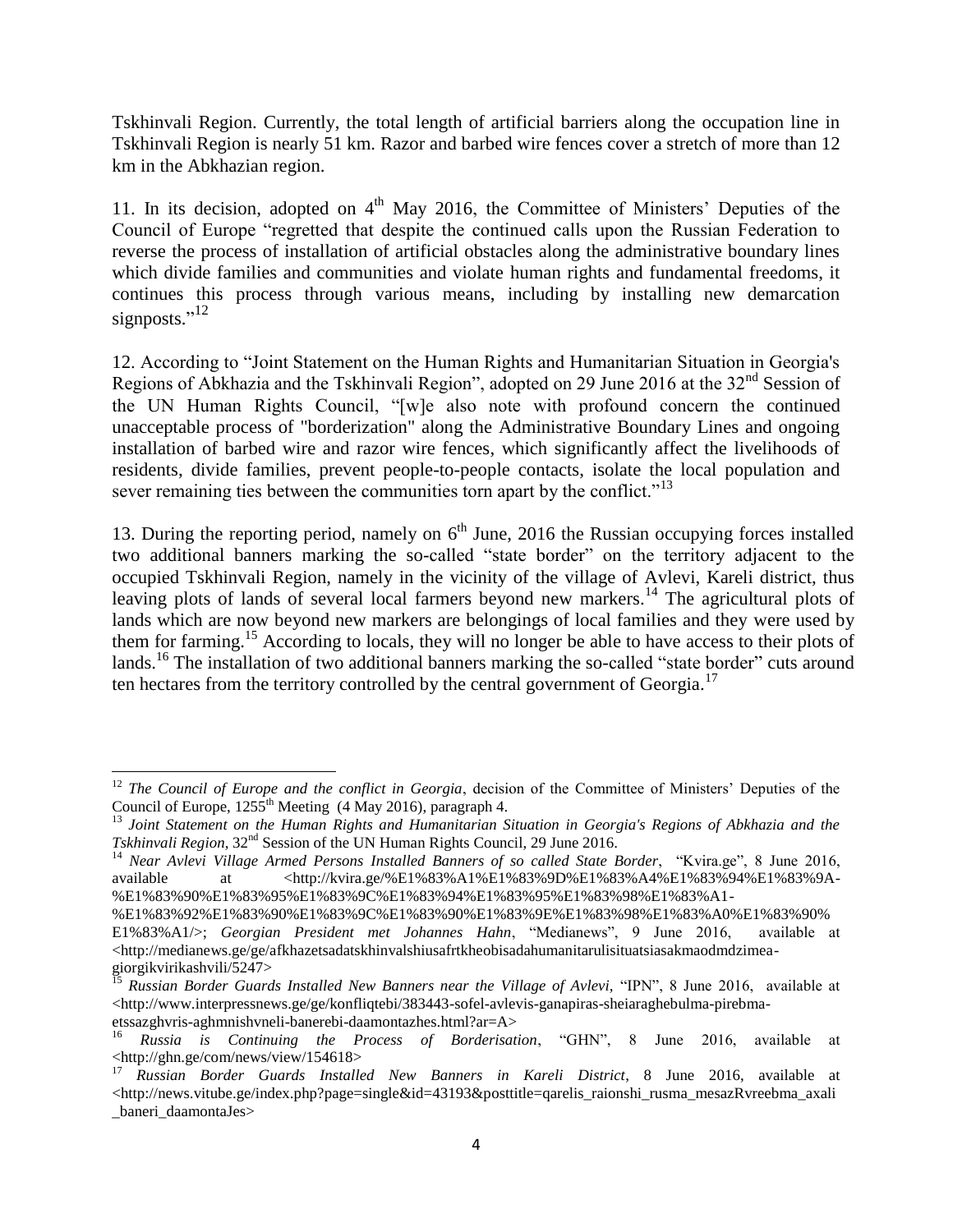#### **New so called "Laws"**

 $\overline{\phantom{a}}$ 

14. During the reporting period, namely on  $1<sup>st</sup>$  April 2016, so called "law on legal status of foreign citizens in Abkhazia" and "law on entry and exit of Abkhazia" became operational. Similar document was adopted by the Tskhinvali occupation regime, namely so called "law on legal status of foreigners in the Republic of South Ossetia". Adoption of so called "laws" in many ways target the ethnic Georgian population living in the occupied territories. The Ministry of Foreign Affairs of Georgia expresses its serious concern on the adoption of new discriminatory regulations for ethnic Georgians living in the occupied regions of Georgia. There is threat that this so called "laws" can become ground for another wave of ethnic cleansing.

15. So called "law on legal status of foreign citizens in Abkhazia" aims to qualify ethnic Georgians, living in the region of Abkhazia, into a category of "foreign citizens" and to discriminate against them in many ways. Many ethnic Georgians living in Abkhazia, predominantly in Gali district, hold Georgian citizenship that qualifies them into the category of "foreigners" under the so called "law on legal status of foreign citizens in Abkhazia" and therefore puts limitation on their human rights including on the freedom of movement, the right to property and labour rights. Under this so called "law" ethnic Georgians holding Georgians citizenship are deprived possibility to obtain residence permits and respective restrictive clauses prepared "legal" ground for persecution of ethnic Georgian families. During the reporting period, namely on 1<sup>st</sup> April 2016, the Public Defender of Georgia published "the Report of the Public Defender of Georgia on the Situation of Protection of Human Rights and Freedoms in Georgia - 2015". According to this report, the adopted "regulations" will directly affect the population in Gali district; it is likely that many residents fail in meeting requirements of so called "Abkhazian citizenship", even the criteria of obtaining the residence permits and therefore may be forced to leave the place of permanent residence.<sup>18</sup>

16. By the adoption of so called "law on entry and exit of Abkhazia", the decision has been made to introduce visas for states a) not recognizing so called "independence of Abkhazia" and b) not having a "bilateral agreement" of visa free travel. Under this so called "law" any person can exit Abkhazia, however only so called "citizens of Abkhazia" can enter Abkhazia without additional formalities. It should be noted that a foreign citizen or a person without citizenship can be expelled from the territory of occupied Abkhazia if that person poses a threat to defense and security or to public order. It should be emphasized that this so called "law", creates additional obstacles to representatives of international organizations leading to further isolation of the region.

17. According to "EU Statement on the Secretary General's 13<sup>th</sup> Consolidated Report on the conflict in Georgia", made on  $27<sup>th</sup>$  April 2016, "[t]he EU is deeply concerned about so-called laws "on the legal status of foreign citizens" and "on exit and entry", which recently entered into

<sup>&</sup>lt;sup>18</sup> The Report of the Public Defender of Georgia on the Situation of Protection of Human Rights and Freedoms in *Georgia – 2015*, "Public Defender (Ombudsman) of Georgia", 1 April 2916, p. 123, available at < http://www.ombudsman.ge/uploads/other/3/3652.pdf>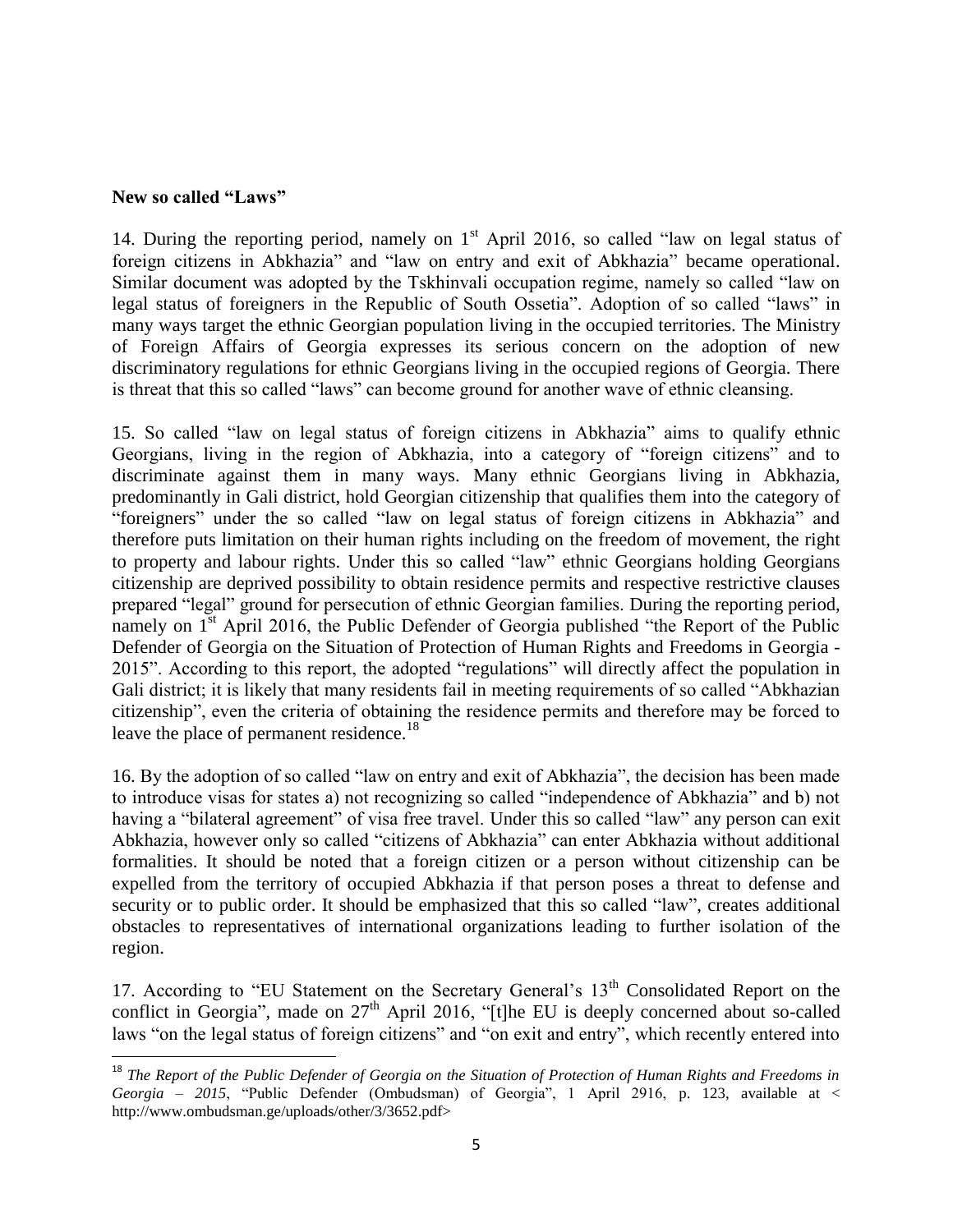force. These so-called laws further enhance previous illegal activities of "borderization" that divide families and communities and is in breach of international law. It creates additional significant impediments for the people on the ground, depriving them from fundamental rights, including freedom of movement and property rights. We insist on a repeal of these so-called laws to ensure that local population is not discriminated on ethnic basis and once again call for removal of the fences and other obstacles to the freedom of movement, prevention of arbitrary detention of persons, including in the context of so called border crossing."<sup>19</sup>

#### **New Wave of so called "Passportisation"**

18. The adoption of the above-mentioned so called "laws" by the occupation regimes of Sokhumi and Tskhinvali is directly linked to the new illegal wave of "passportization" in the occupied territories.

19. According to the information disseminated during the reporting period, distribution of so called "Abkhazian passports" is planned from  $10^{th}$  July 2016.<sup>20</sup> It should be recalled here that the process of so called "passportisation" in the occupied Abkhazia implies procession and distribution of 300 thousand new documents - 250 thousand so called "passports" and 50 thousand so called "residence permits". All 300 000 documents were already processed in the Russian Federation by "Goznak" and their distribution was postponed several times.

20. The purpose of so called "passportisation" in the occupied Abkhazia is to classify the population into categories of "citizens of Abkhazia" and "foreign citizens". Those residents of Abkhazia that are not citizens of Georgia, will be eligible to obtain so called "Abkhazian passports". It should be recalled here that in 2014, so called "parliament" of the Sokhumi occupation regime adopted so called "decree" by which it annulled so called "Abkhaz passports" of around 25 000 ethnic Georgians living in Abkhazia, predominantly in Gali district.<sup>21</sup> According to the information disseminated during the reporting period, "General Prosecutor" of the Sokhumi occupation regime declared that these "passports" were issued illegally and therefore are void.<sup>22</sup> According to the information disseminated on  $12<sup>th</sup>$  April 2016, investigation by so called "Prosecutor's Office" of the Sokhumi occupation regime compiled around 500 volumes of materials on improper passport issuance only in Gali district.<sup>23</sup> Nowadays it has

l <sup>19</sup> EU Statement on the Secretary General's 13<sup>th</sup> Consolidated report on the conflict in Georgia, 1254<sup>th</sup> Council of Europe Committee of Ministers Meeting – 27 April 2016.

<sup>&</sup>lt;sup>20</sup> *Dzapsha: New Abkhazian Passports will be Distributed from 10<sup>th</sup> July, "Apsny", 20 June 2016, available at* [<http://apsny.ru/news/?ID=22876>](http://apsny.ru/news/?ID=22876); As for occupied Tskhinvali region, in June 2015, the Tskhinvali occupation regime began accepting applications for so called "South Ossetian passports," which required individuals renounce their Georgian citizenship.

<sup>21</sup> *The Realm of the Possible - Finding ways forward in the Georgian-Abkhaz context: People in the Gal/I region,* Conciliation Resources, July 2015, pages 4 and 5, available at < http://www.c-r.org/downloads/CR\_The-Realm-ofthe-possible\_Gal-i\_43\_webEn.pdf >

*<sup>22</sup> In General Prosecutor's Office around 500 volumes of materials were compiled on passport issuance in Gali district and more than 200 volumes were compiled on passport issuance in Tkvarcheli district.* "Apsnypress", 12 April 2016, available at [<http://www.apsnypress.info/news/v-genprokurature-sobrano-poryadka-500-tomov](http://www.apsnypress.info/news/v-genprokurature-sobrano-poryadka-500-tomov-materialov-pasportnogo-dela-po-galskomu-rayonu-i-svyshe-/)[materialov-pasportnogo-dela-po-galskomu-rayonu-i-svyshe-/>](http://www.apsnypress.info/news/v-genprokurature-sobrano-poryadka-500-tomov-materialov-pasportnogo-dela-po-galskomu-rayonu-i-svyshe-/)

*<sup>23</sup> In General Prosecutor's Office around 500 volumes of materials were compiled on passport issuance in Gali district and more than 200 volumes were compiled on passport issuance in Tkvarcheli district.* "Apsnypress", 12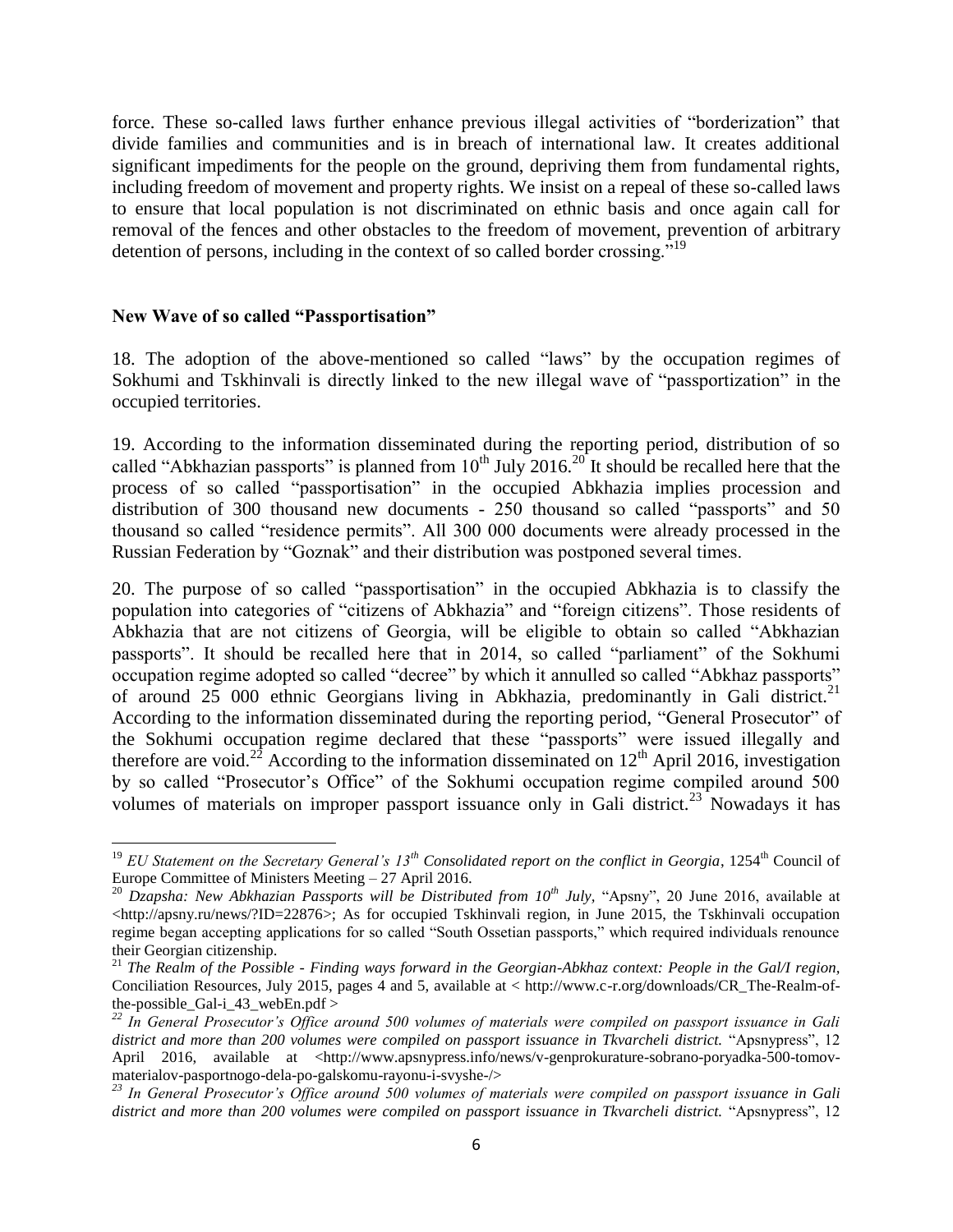become evident that "Abkhaz passports" of 25 000 ethnic Georgians were cancelled in order to give to ethnic Georgians the status of "foreign citizens" that implies lots of restrictions on their human rights.

21. Since the commencement of distribution of so called "Abkhazian passports" is planned from  $10<sup>th</sup>$  July 2016, the real impact of so called "passportisation" on ethnic Georgians residing in the occupied Abkhazia will become obvious from the above date. On the other hand, the implementation of so called "passportisation" from July 2016 is undoubtedly a precondition for the factual realization of the adopted so called "laws" on legal status of foreigners and on entry and exit. According to the information disseminated during the reporting period, it is planned to adopt around 40 so called "by-laws" in order to carry out this so called "passportisation".<sup>24</sup> Undoubtedly, this so called "passportisation" in the occupied Abkhazia and the Tskhinvali region may result in a situation where individuals, not eligible to so called new "passports" or so called new "residence permits", face more complications regarding the right to property and the freedom of movement across the occupation line. Ethnic Georgians residing in the occupied region of Abkhazia have all grounds to be concerned about such perspective; status of a "foreigner" can at least restrict their right to property and deteriorate prospects of movement across the occupation line and, in the worst case, become ground for another wave of ethnic cleansing.

# **II. Right to Life**

 $\overline{a}$ 

22. The existing grave human rights situation in the occupied regions of Georgia was proved once again by the act of murder of Mr. Giga Otkhozoria, a 30-year-old resident of Gali district, committed on 19 May 2016 by so called "border guards" deployed along the occupation line. The murder was committed in the village of Khurcha, Zugdidi district, located in the territory controlled by the central government of Georgia.

23. CCTV footage of arbitrary deprivation of life of Mr. Giga Otkhozoria was released on  $20<sup>th</sup>$ May 2016 (available at <https://www.youtube.com/watch?v=\_lAGeGa\_MvU>). Mr. Giga Otkhozoria was killed by several shots. The murderer was acting with its accomplices. The murderer of Mr. Giga Otkhozoria has been identified – Mr. Rashid Kanciogli.

24. On  $19<sup>th</sup>$  May 2016, the Ministry of Foreign Affairs of Georgia issued a statement "concerning" the fact of murder committed in the village of Khurcha, Zugdidi District, on May 19, 2016." According to the statement "this criminal act once again demonstrates the highly alarming situation in the occupied region of Abkhazia, Georgia and the full responsibility for it lies with the Russian Federation as with the power in effective control of the region."<sup>25</sup> The

April 2016, available at [<http://www.apsnypress.info/news/v-genprokurature-sobrano-poryadka-500-tomov](http://www.apsnypress.info/news/v-genprokurature-sobrano-poryadka-500-tomov-materialov-pasportnogo-dela-po-galskomu-rayonu-i-svyshe-/)[materialov-pasportnogo-dela-po-galskomu-rayonu-i-svyshe-/>](http://www.apsnypress.info/news/v-genprokurature-sobrano-poryadka-500-tomov-materialov-pasportnogo-dela-po-galskomu-rayonu-i-svyshe-/)

<sup>&</sup>lt;sup>24</sup> Shamba: Ministry of Interior of Abkhazia should retain the function of distribution of passports, "Apsny", 26 May 2916, available at [<http://apsny.ru/news/?ID=22318&PAGEN\\_1=5>](http://apsny.ru/news/?ID=22318&PAGEN_1=5)

<sup>25</sup> *Statement by the Ministry of Foreign Affairs of Georgia concerning the fact of murder committed in the village of Khurcha, Zugdidi District, on May 19, 2016*, 19 May 2016, available at <http://www.mfa.gov.ge/News/%E1%83%A1%E1%83%90%E1%83%92%E1%83%90%E1%83%A0%E1%83%9 4%E1%83%9D-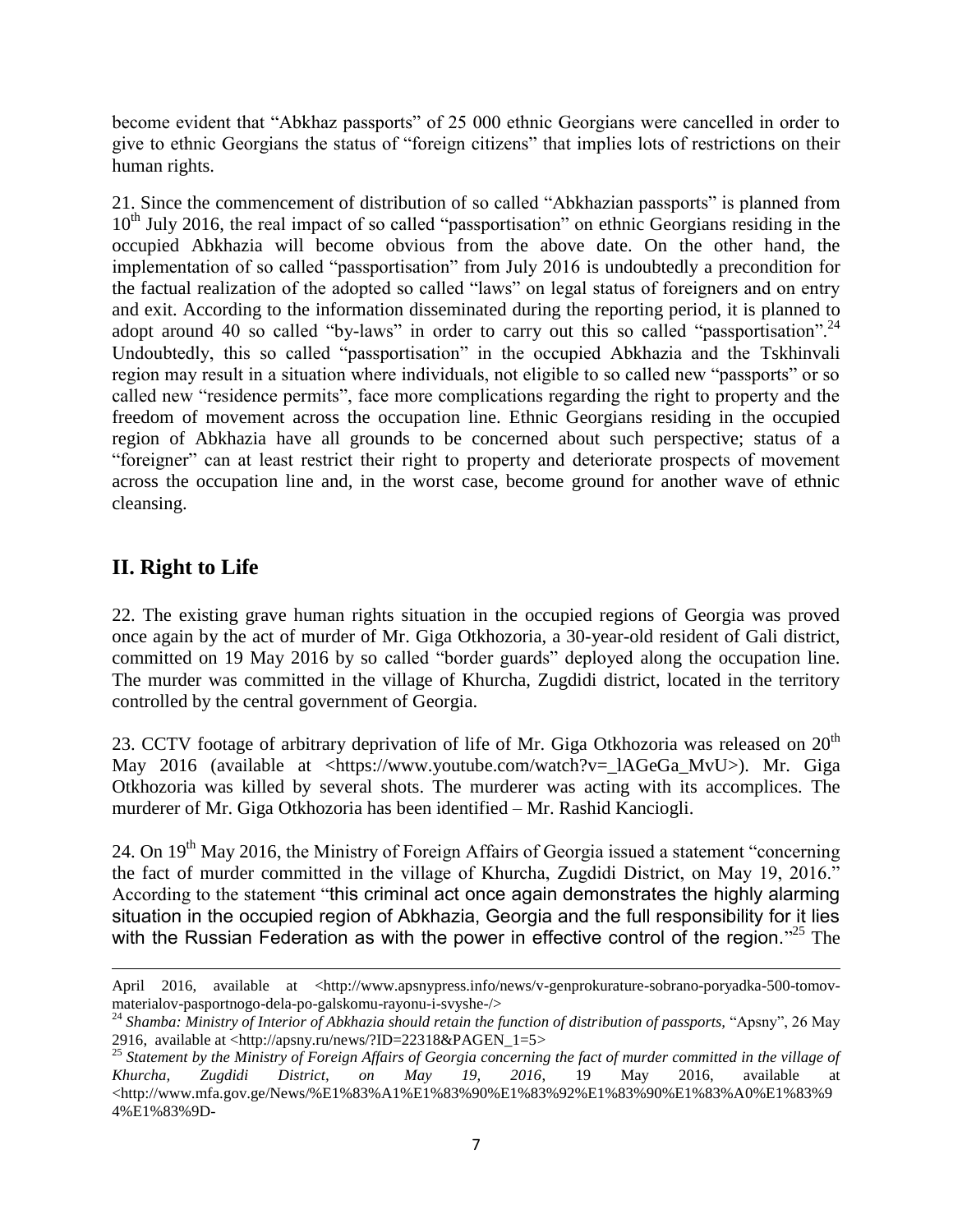Ministry of Foreign Affairs of Georgia further stated that "the abovementioned criminal act clearly reaffirms the need of establishing international security mechanisms and of unhindered and continuous access of international human rights monitoring mechanisms in the occupied Abkhazia and Tskhinvali regions."<sup>26</sup>

25. On 20 May 2016, the European Union Monitoring Mission in Georgia (EUMM) made the following statement "EUMM can confirm the fatal shooting of a local man on 19 May at the Khurcha-Nabakevi crossing point on the Administrative Boundary Line. According to a preliminary assessment based on local witnesses, armed security actors from the Abkhaz side of the bridge crossed over to Tbilisi Administered Territory (TAT) and carried out the shooting.<sup>"27</sup>

26. The international community reacted immediately to this blatant violation of the right to life. For example, on  $21<sup>st</sup>$  May 2016, U.S. Embassy in Georgia made the following statement "[t]he United States condemns the fatal shooting of an unarmed man in the village of Khurcha, close to the Nabakevi Crossing Point on the Administrative Boundary Line (ABL). We extend our condolences and deepest sympathies to the family of the deceased and urge that a thorough and prompt investigation take place immediately and that those responsible for this tragedy be held accountable."<sup>28</sup> On 23rd May 2016, British Ambassador to Georgia Alexandra Hall Hall commented on incident in village Khurcha: "I am shocked and deeply saddened at the fatal shooting of Giga Otkhozoria on Thursday night in the village of Khurcha. I offer my deepest condolences to Mr Otkhozoria's family and friends. It is vital that those responsible are brought to justice and calm restored."<sup>29</sup> On 24<sup>th</sup> May 2016, Ms. [Anna Fotyga,](https://en.wikipedia.org/wiki/Anna_Fotyga) Chair of the Subcommittee on Security and Defence (SEDE) of the [Committee on Foreign Affairs](https://en.wikipedia.org/wiki/Committee_on_Foreign_Affairs_(EU)) of the [European](https://en.wikipedia.org/wiki/European_Parliament)  [Parliament](https://en.wikipedia.org/wiki/European_Parliament) stated that "a very disturbing incident took place on the ABL with Abkhazia, where a Georgian citizen was killed allegedly by the separatist Abkhaz "border guards". I strongly condemn the crime and call for the Georgian authorities to conduct an investigation and bring the

l %E1%83%A1%E1%83%90%E1%83%A5%E1%83%9B%E1%83%94%E1%83%97%E1%83%90-

<sup>%</sup>E1%83%A1%E1%83%90%E1%83%9B%E1%83%98%E1%83%9C%E1%83%98%E1%83%A1%E1%83%A2% E1%83%A0%E1%83%9D%E1%83%A1-

<sup>%</sup>E1%83%92%E1%83%90%E1%83%9C%E1%83%AA%E1%83%AE%E1%83%90%E1%83%93%E1%83%94% E1%83%91%E1%83%90-2016-%E1%83%AC%E1%83%9A%E1%83%98%E1%83%A1-

<sup>1.</sup>aspx?CatID=5&lang=en-US>

<sup>26</sup> *Ministry of Foreign Affairs published the First Quarterly Report for 2016 on the Human Rights Situation in the Occupied Regions of Georgia,* 6 June 2016, available at  $\lt$ http://www.mfa.gov.ge/News/%E1%83%A1%E1%83%90%E1%83%92%E1%83%90%E1%83%A0%E1%83%9 4%E1%83%9D-

<sup>%</sup>E1%83%A1%E1%83%90%E1%83%A5%E1%83%9B%E1%83%94%E1%83%97%E1%83%90-

<sup>%</sup>E1%83%A1%E1%83%90%E1%83%9B%E1%83%98%E1%83%9C%E1%83%98%E1%83%A1%E1%83%A2% E1%83%A0%E1%83%9D%E1%83%9B-

<sup>%</sup>E1%83%A1%E1%83%90%E1%83%A5%E1%83%90%E1%83%A0%E1%83%97%E1%83%95%E1%83%94% E1%83%9A%E1%83%9D%E1%83%A1-

<sup>%</sup>E1%83%9D%E1%83%99%E1%83%A3%E1%83%9E%E1%83%98%E1%83%A0-(1).aspx?CatID=5>

<sup>27</sup> *EUMM Statement on the Incident in Khurcha,* 20 May 2016, available at <https://www.eumm.eu/en/press\_and\_public\_information/press\_releases/5416/?year=2016&month=8>

<sup>28</sup> *U.S. Embassy Statement on Fatal Shooting of an Unarmed Man in the Village of Khucrha*. 21 May 2016, available at < http://georgia.usembassy.gov/news-events/emb\_news2016t/21052016statement.html>

<sup>&</sup>lt;sup>29</sup> Available at <https://www.facebook.com/ukingeorgia/posts/1222950887723010>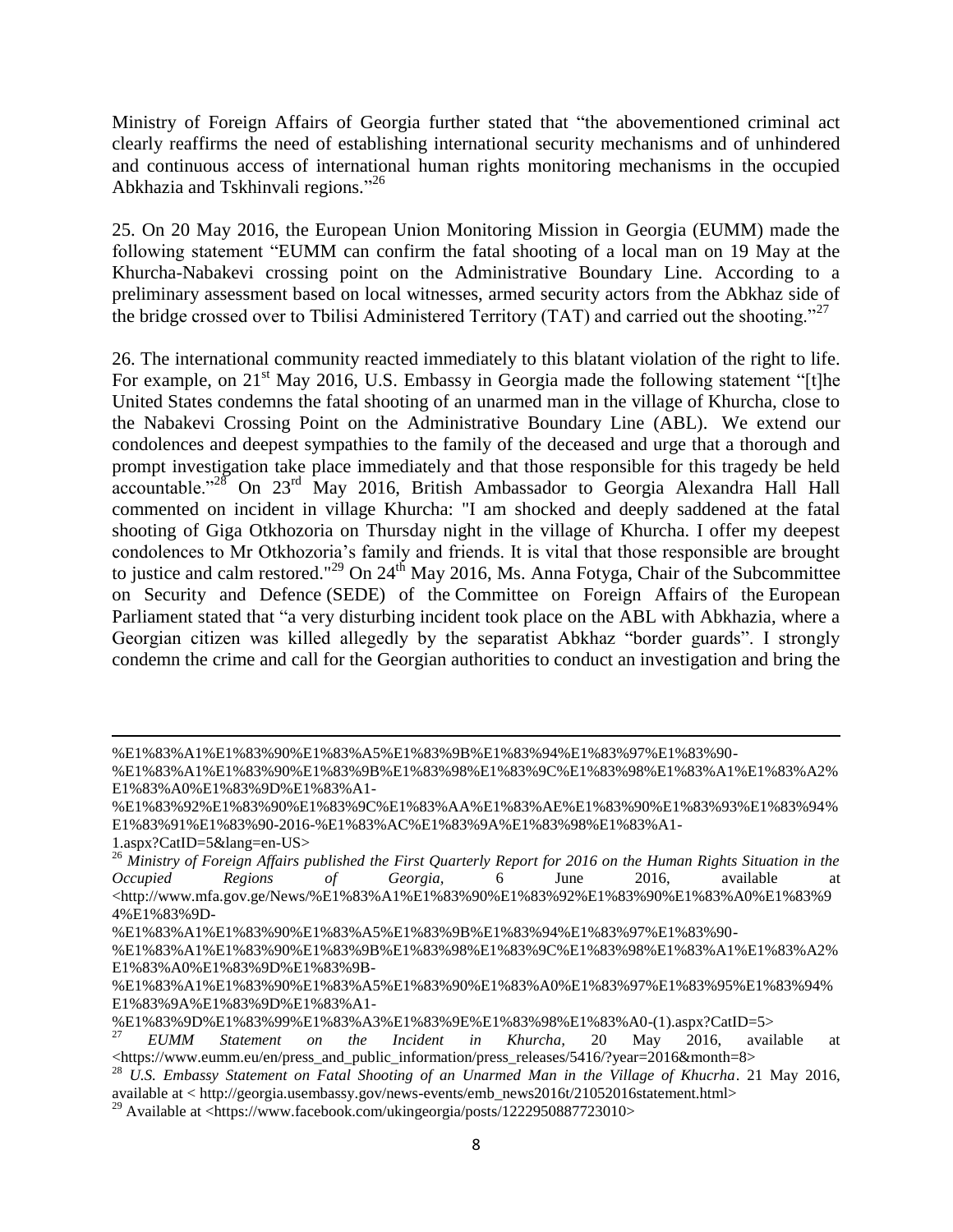perpetrators to justice."<sup>30</sup> According to "Joint Statement on the Human Rights and Humanitarian Situation in Georgia's Regions of Abkhazia and the Tskhinvali Region", adopted on 29 June 2016 at the 32<sup>nd</sup> Session of the UN Human Rights Council, "the recent killing of a Georgian citizen by the so-called "border-guards" has further escalated the situation."<sup>31</sup>

27. It should be emphasized that the Prosecutor's Office of Georgia filed charges against Mr. Rashid Kanciogli for the premeditated murder of Mr. Giga Otkhozoria and criminal prosecution was launched under the Criminal Code of Georgia.<sup>32</sup> However Mr. Rashid Kanciogli and his accomplices fled to the occupied territory of Abkhazia immediately after the shooting (as clearly depicted on the CCTV footage) and therefore under these circumstances it is impossible for Georgia's Prosecutor's Office as well as for the courts of common jurisdiction of Georgia to deliver justice. On 20 May 2016, the Ministry of Foreign Affairs of the Russian Federation commented on the issue and declared that the Russian Federation has no connection to the act of murder of Mr. Giga Otkhozoria.<sup>33</sup> The above situation with regard to the violation of the right to life of Mr. Giga Otkhozoria once again demonstrates that the occupied territories of Georgia remain "black holes" in terms of holding the violators of human rights accountable. The above situation further reaffirms the need of immediate, unhindered and continuous access of international human rights monitoring mechanisms in the occupied territories of Georgia.

28. On  $6<sup>th</sup>$  June 2015, Mr. Giorgi Kvirikashvili, the Prime Minister of Georgia made the following statement on the issue "more than 2 weeks have passed since the vicious crime that appalled all of us. Unfortunately, till this very moment we have not received information concerning the detention of the murderer of Giga Otkhozoria. It is outraging that this tragic fact has undermined the positive results attained throughout the confidence building process. Moreover, continuation of meetings within the frames of Incident Prevention and Response Mechanism becomes increasingly challenging. This fact will also hamper the dialogue under the umbrella of Geneva talks till the representatives of de facto Abkhaz Government remain stagnant in terms of detention of the murderer of Giga Otkhozoria. We consider Gali Incident Prevention and Response Mechanism to be a result of hard work. During the last meeting held within the frames of the said format our representatives handed all materials to the participants of the meeting, but unfortunately the result has not been attained yet. In the given case there is a risk that the murderer will be liquidated. Moreover, the party directly interested in the disruption of the confidence building process may accomplish this. Hence, we believe that much is at stake! We are facing enormous risks. The sole rational and correct action is to immediately arrest the murderer even within the frames of unilateral tools employed by de facto Abkhaz Government that we do not recognize. Of course, within the frames of Gali meeting we demanded prompt arrest of the criminal, but representatives of de facto Government of Abkhazia immediately

l

<sup>30</sup> *I am concerned with the latest developments in Georgia - Anna Fotyga***,** "IPN", 24 May 2016, available at <http://www.interpressnews.ge/en/politicss/78564-i-am-concerned-with-the-latest-developments-in-georgia-annafotyga.html?ar=A>

<sup>31</sup> *Joint Statement on the Human Rights and Humanitarian Situation in Georgia's Regions of Abkhazia and the Tskhinvali Region*,  $32<sup>nd</sup>$  Session of the UN Human Rights Council, 29 June 2016.

<sup>&</sup>lt;sup>32</sup> The Prosecutor's Office Launches Criminal Proceedings on the Murder of Giga Otkhozoria, "Prosecutor's Office of Georgia", 21 May 2016, available at <http://pog.gov.ge/eng/news?info\_id=932>

<sup>&</sup>lt;sup>33</sup> Comment of the Department for Information and Publishing of the MFA of Russia in connection to the incident *on Georgian-Abkhazian Border*, "MFA of the Russian Federation", 20 May 2016, available at <http://www.mid.ru/foreign\_policy/news/-/asset\_publisher/cKNonkJE02Bw/content/id/2288092 >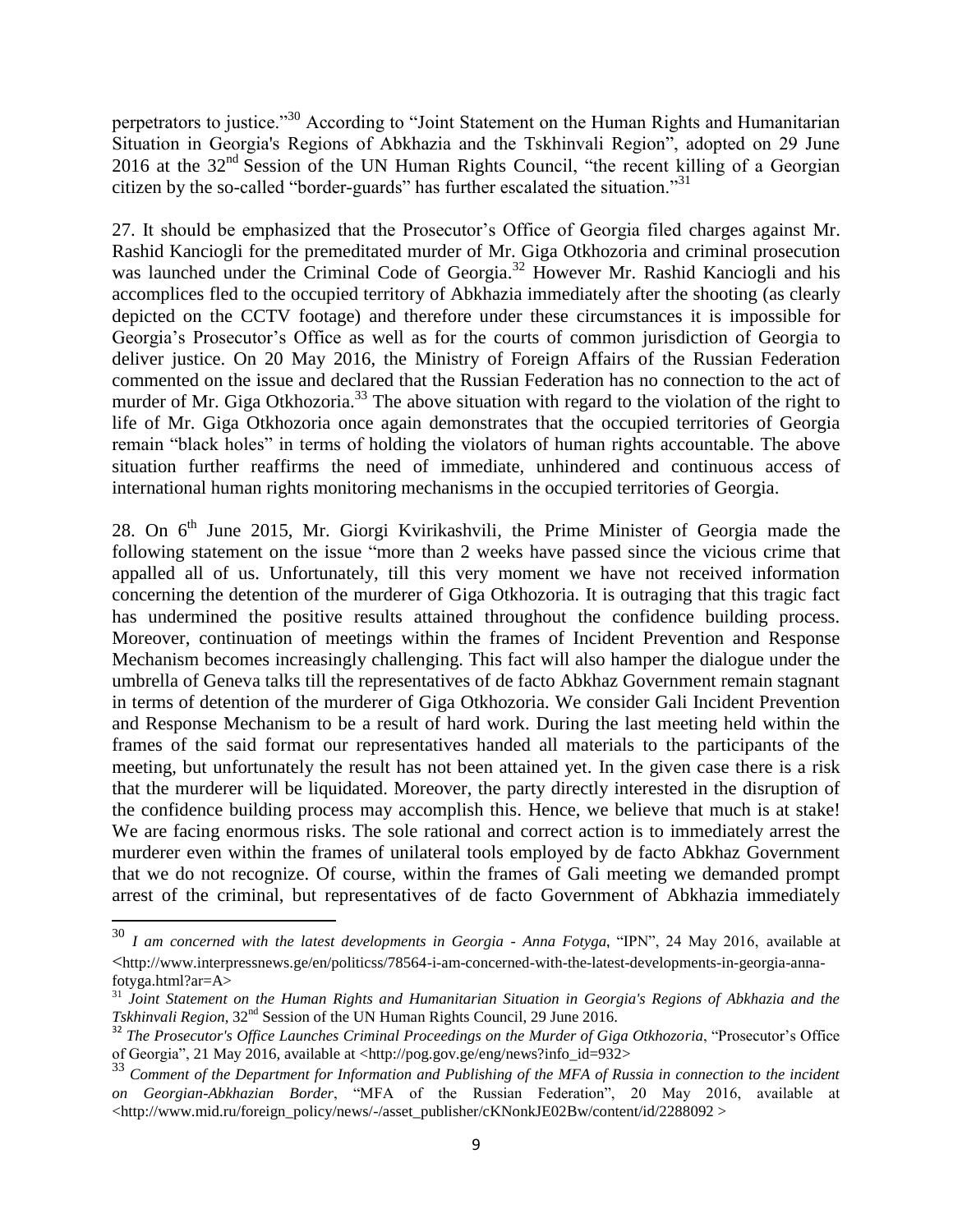linked this issue to the question of their status and referred to the nonexistence of the relevant legislative framework. Due to the urgent character of the issue we consider the arrest of the criminal to be vitally important. The confidence between the Georgians and the Abkhazians should be restored. Exemption from punishment of the perpetrator of such a violent crime will only open wounds. This only serves the interest of enemies of the Georgians and the Abkhazians. Therefore, we need a cool head approach to reintegrate this deadlock situation with joint efforts."<sup>34</sup>

# **III. Arbitrary Detention**

 $\overline{\phantom{a}}$ 

29. The Russian FSB officers regularly carry out arbitrary detention for so called "illegal border crossing" along the occupation lines with Abkhazia and Tskhinvali regions. Detention period can last several days or several months, in some cases several years. It should be emphasized that on 29<sup>th</sup> April 2016, Mr. Dimitri Iudin, General-Major, "Chief of the Russian FSB Border Guards in Abkhazia" publicly declared that for the last seven years the Russian FSB officers detained 14 000 people for so called "illegal border crossing" and more than 2 000 people were detained for so called "violation of border regime".<sup>35</sup>

30. During the reporting period numerous cases were reported on arbitrary detention in the occupied regions of Georgia. Below are only few examples.

31. On 14<sup>th</sup> April 2916, 5 citizens of Georgia were detained by the Russian FSB officers for so called "illegal border crossing" nearby of the occupation line with Tskhinvali region. All detainees were transported to the direction of Tskhinvali.<sup>36</sup>

32. On 23<sup>rd</sup> April 2016, a 17-year-old resident of the village of Tsitelubani, Gori district, was detained by the Russian FSB officers for so called "illegal border crossing" along the occupation line with Tskhinvali region. The resident of the village of Tsitelubani was in pasture fields for cattle grazing, however he did not cross the occupation line. The Russian FSB officers entered the territory controlled by the central government of Georgia and abducted him to the occupied Tskhivali region. 37

33. On 20<sup>th</sup> April 2016, around 10 residents of Gali district were detained by the Russian FSB officers along the occupation line with Abkhazia for so called "illegal border crossing". All detainees were immediately transported by the Russian FSB officers to so called Gali detention centre. Among the detainees there were several minors. The Russian FSB officers detained these individuals on the suspicion that they were residents of Zugdidi, located on the territory

<sup>&</sup>lt;sup>34</sup> Statement of the Prime Minister concerning the murder of Giga Otkhozoria in village of Khurcha, 6 June 2016, available at < http://gov.ge/index.php?lang\_id=ENG&sec\_id=440&info\_id=56007>

<sup>35</sup> *The Russian FSB Border Guards Service in Abkhazia commemorates 7th anniversary from its establishment,*  "apsnypress"*,* 29 April, 2016, available at <http://www.apsnypress.info/news/pogranupravlenie-fsb-rossii-vabkhazii-prazdnuet-sedmuyu-godovshchinu-so-dnya-obrazovaniya/>

<sup>36</sup> *5 Citizens of Georgia detained in "South Ossetia"*, "Timer", 18 April 2016, available at [<http://www.timer.ge/okupirebul-samkhreth-osethshi-saqarthvelos-khuthi-moqalaqe-daakaves/>](http://www.timer.ge/okupirebul-samkhreth-osethshi-saqarthvelos-khuthi-moqalaqe-daakaves/)

<sup>37</sup> *A 17-year-old youngster was abducted from the village of Tsitelubani*, "Ambebi", 23 April 2016, available at [<http://www.ambebi.ge/samartali/161977-sofel-tsithelubnidan-17-tslis-akhalgazrda-gaitaces.html>](http://www.ambebi.ge/samartali/161977-sofel-tsithelubnidan-17-tslis-akhalgazrda-gaitaces.html)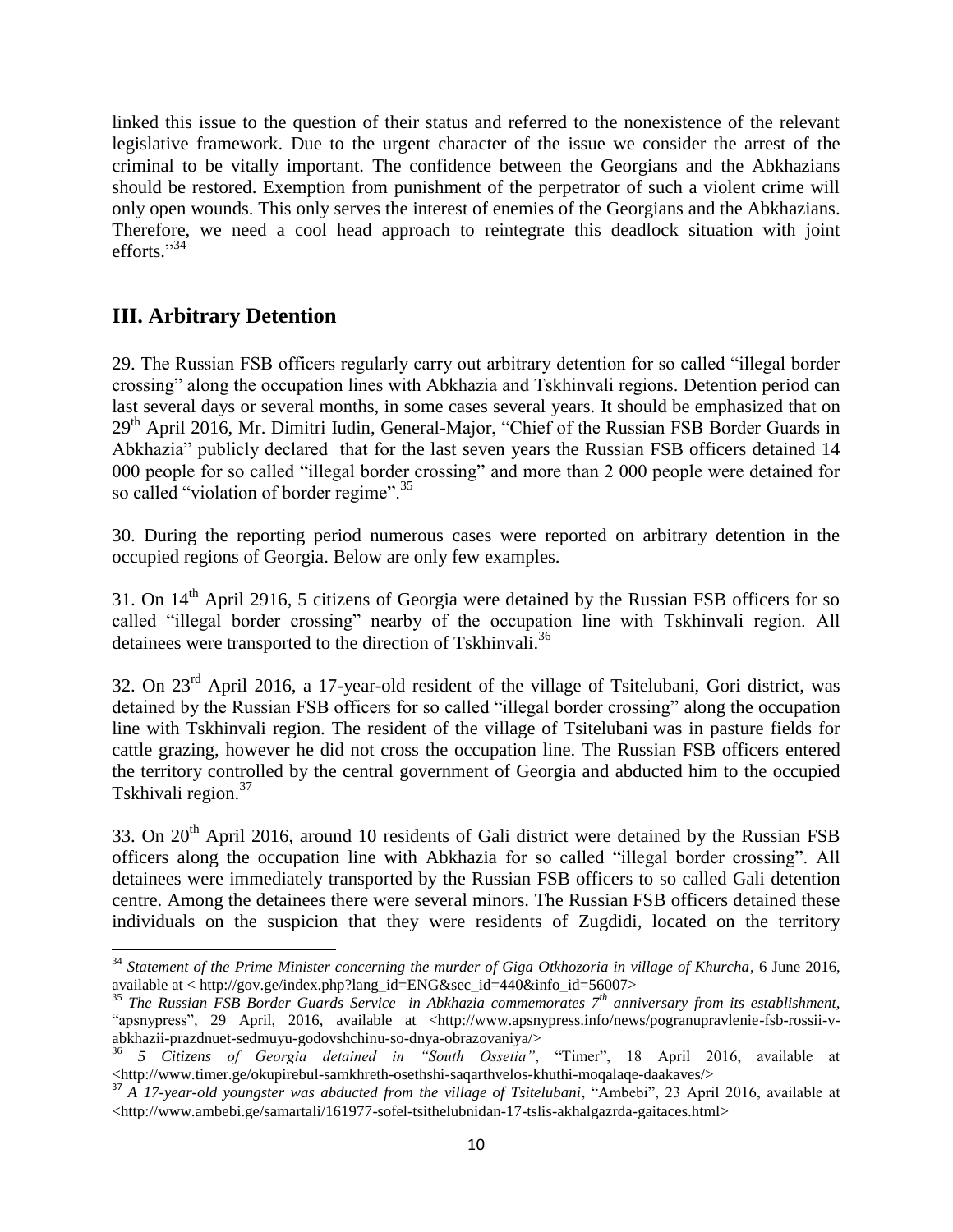controlled by the central government of Georgia. However, after a while all detainees were released.<sup>38</sup>

34. On 13th May 2016, 9 residents of the village of Korbouli, Sachkhere district, were detained by the Russian FSB officers for so called "illegal border crossing" while they were harvesting "jonjoli"<sup>39</sup>. All detainees were transported to the Tskhinvali detention centre.<sup>40</sup>

35. On 19 May 2016, in the village of Speti, Sachkhere municipality, 4 residents were detained in their village for so called "illegal border crossing". These 4 persons were transporting honey bee boxes in their village, in the vicinity of the occupation line, when they were detained.<sup>41</sup>

36. On 1st June 2016, a 65-year-old resident of the village of Kere, Gori district was detained by the Russian FSB officers for so called "illegal border crossing" along the occupation line with Tskhinvali region. The detainee did not cross the occupation line; the Russian FSB officers entered the territory controlled by the central government of Georgia and abducted him to the direction of Tskhinvali.<sup>42</sup>

# **IV. Freedom of Movement**

37. Restrictions on freedom of movement remains issue of concern that has been attested by the various sources made available in the reporting period. Below are only few examples.

38. On  $15<sup>th</sup>$  April 2016, "Tagiloni" crossing point along the occupation line with Abkhazia was closed. It was operating on a bridge over the River Enguri along the occupation line with Abkhazia.<sup>43</sup> After the closure of "Tagiloni" crossing point, five other crossing points remain

 $\overline{a}$ <sup>38</sup> *Russian Militaries released 10 people detained near Khurcha,* "Smoge", 20 April 2016, available at [<http://www.smoge.org/rusma-samkhedroebma-khurchis-sazghvarthan-dakavebuli-athi-adamiani-daukhonnebliv](http://www.smoge.org/rusma-samkhedroebma-khurchis-sazghvarthan-dakavebuli-athi-adamiani-daukhonnebliv-gaathavisupla/)[gaathavisupla/>](http://www.smoge.org/rusma-samkhedroebma-khurchis-sazghvarthan-dakavebuli-athi-adamiani-daukhonnebliv-gaathavisupla/)

<sup>&</sup>lt;sup>39</sup> May is the month for the "Jonjoli" harvest in Georgia. "Jonjoli" or bladdernut is a shrub that grows wild in areas adjacent to the occupation line. "Jonjoli" is used for cooking in Georgia and is sold in markets; it constitutes the main source of income for some people living in villages.

<sup>40</sup> *Russian Militaries detained 9 persons, "Kvira"*, 13 May 2016, available at [<http://kvira.ge/%E1%83%A0%E1%83%A3%E1%83%A1%E1%83%9B%E1%83%90-](http://kvira.ge/%E1%83%A0%E1%83%A3%E1%83%A1%E1%83%9B%E1%83%90-%E1%83%A1%E1%83%90%E1%83%9B%E1%83%AE%E1%83%94%E1%83%93%E1%83%A0%E1%83%9D%E1%83%94%E1%83%91%E1%83%9B%E1%83%90-%E1%83%A1%E1%83%90%E1%83%A5%E1%83%90%E1%83%A0/)

[<sup>%</sup>E1%83%A1%E1%83%90%E1%83%9B%E1%83%AE%E1%83%94%E1%83%93%E1%83%A0%E1%83%9D](http://kvira.ge/%E1%83%A0%E1%83%A3%E1%83%A1%E1%83%9B%E1%83%90-%E1%83%A1%E1%83%90%E1%83%9B%E1%83%AE%E1%83%94%E1%83%93%E1%83%A0%E1%83%9D%E1%83%94%E1%83%91%E1%83%9B%E1%83%90-%E1%83%A1%E1%83%90%E1%83%A5%E1%83%90%E1%83%A0/) [%E1%83%94%E1%83%91%E1%83%9B%E1%83%90-](http://kvira.ge/%E1%83%A0%E1%83%A3%E1%83%A1%E1%83%9B%E1%83%90-%E1%83%A1%E1%83%90%E1%83%9B%E1%83%AE%E1%83%94%E1%83%93%E1%83%A0%E1%83%9D%E1%83%94%E1%83%91%E1%83%9B%E1%83%90-%E1%83%A1%E1%83%90%E1%83%A5%E1%83%90%E1%83%A0/)

[<sup>%</sup>E1%83%A1%E1%83%90%E1%83%A5%E1%83%90%E1%83%A0/>](http://kvira.ge/%E1%83%A0%E1%83%A3%E1%83%A1%E1%83%9B%E1%83%90-%E1%83%A1%E1%83%90%E1%83%9B%E1%83%AE%E1%83%94%E1%83%93%E1%83%A0%E1%83%9D%E1%83%94%E1%83%91%E1%83%9B%E1%83%90-%E1%83%A1%E1%83%90%E1%83%A5%E1%83%90%E1%83%A0/)

<sup>&</sup>lt;sup>41</sup> Ossetian Militaries detained in the village of Speti 4 residents of the village, "Kvira", 20 May 2016, available at [<http://kvira.ge/%E1%83%9D%E1%83%A1%E1%83%9B%E1%83%90-](http://kvira.ge/%E1%83%9D%E1%83%A1%E1%83%9B%E1%83%90-%E1%83%A8%E1%83%94%E1%83%98%E1%83%90%E1%83%A0%E1%83%90%E1%83%A6%E1%83%94%E1%83%91%E1%83%A3%E1%83%9A%E1%83%9B%E1%83%90-%E1%83%9E%E1%83%98%E1%83%A0%E1%83%94%E1%83%91/)

[<sup>%</sup>E1%83%A8%E1%83%94%E1%83%98%E1%83%90%E1%83%A0%E1%83%90%E1%83%A6%E1%83%94%](http://kvira.ge/%E1%83%9D%E1%83%A1%E1%83%9B%E1%83%90-%E1%83%A8%E1%83%94%E1%83%98%E1%83%90%E1%83%A0%E1%83%90%E1%83%A6%E1%83%94%E1%83%91%E1%83%A3%E1%83%9A%E1%83%9B%E1%83%90-%E1%83%9E%E1%83%98%E1%83%A0%E1%83%94%E1%83%91/) [E1%83%91%E1%83%A3%E1%83%9A%E1%83%9B%E1%83%90-](http://kvira.ge/%E1%83%9D%E1%83%A1%E1%83%9B%E1%83%90-%E1%83%A8%E1%83%94%E1%83%98%E1%83%90%E1%83%A0%E1%83%90%E1%83%A6%E1%83%94%E1%83%91%E1%83%A3%E1%83%9A%E1%83%9B%E1%83%90-%E1%83%9E%E1%83%98%E1%83%A0%E1%83%94%E1%83%91/)

[<sup>%</sup>E1%83%9E%E1%83%98%E1%83%A0%E1%83%94%E1%83%91/>](http://kvira.ge/%E1%83%9D%E1%83%A1%E1%83%9B%E1%83%90-%E1%83%A8%E1%83%94%E1%83%98%E1%83%90%E1%83%A0%E1%83%90%E1%83%A6%E1%83%94%E1%83%91%E1%83%A3%E1%83%9A%E1%83%9B%E1%83%90-%E1%83%9E%E1%83%98%E1%83%A0%E1%83%94%E1%83%91/)

<sup>&</sup>lt;sup>42</sup> *A 65-year-old resident of the village of Kere was abducted by occupants*, "Newpost", 1 June 2016, available at [<http://www.newposts.ge/?l=G&id=109982-](http://www.newposts.ge/?l=G&id=109982-%E1%83%92%E1%83%90%E1%83%A2%E1%83%90%E1%83%AA%E1%83%94%E1%83%91%E1%83%90,%20%E1%83%9D%E1%83%99%E1%83%A3%E1%83%9E%E1%83%90%E1%83%9C%E1%83%A2%E1%83%94%E1%83%91%E1%83%98)

[<sup>%</sup>E1%83%92%E1%83%90%E1%83%A2%E1%83%90%E1%83%AA%E1%83%94%E1%83%91%E1%83%90,%](http://www.newposts.ge/?l=G&id=109982-%E1%83%92%E1%83%90%E1%83%A2%E1%83%90%E1%83%AA%E1%83%94%E1%83%91%E1%83%90,%20%E1%83%9D%E1%83%99%E1%83%A3%E1%83%9E%E1%83%90%E1%83%9C%E1%83%A2%E1%83%94%E1%83%91%E1%83%98) [20%E1%83%9D%E1%83%99%E1%83%A3%E1%83%9E%E1%83%90%E1%83%9C%E1%83%A2%E1%83%9](http://www.newposts.ge/?l=G&id=109982-%E1%83%92%E1%83%90%E1%83%A2%E1%83%90%E1%83%AA%E1%83%94%E1%83%91%E1%83%90,%20%E1%83%9D%E1%83%99%E1%83%A3%E1%83%9E%E1%83%90%E1%83%9C%E1%83%A2%E1%83%94%E1%83%91%E1%83%98) [4%E1%83%91%E1%83%98>](http://www.newposts.ge/?l=G&id=109982-%E1%83%92%E1%83%90%E1%83%A2%E1%83%90%E1%83%AA%E1%83%94%E1%83%91%E1%83%90,%20%E1%83%9D%E1%83%99%E1%83%A3%E1%83%9E%E1%83%90%E1%83%9C%E1%83%A2%E1%83%94%E1%83%91%E1%83%98)

<sup>43</sup> *Along the Border between Abkhazia and Georgia one of the five bridges is closed,* "Sputnik-Abkhazia", 15 April 2016, available at [<http://sputnik-abkhazia.ru/Abkhazia/20160415/1017933767.html>](http://sputnik-abkhazia.ru/Abkhazia/20160415/1017933767.html)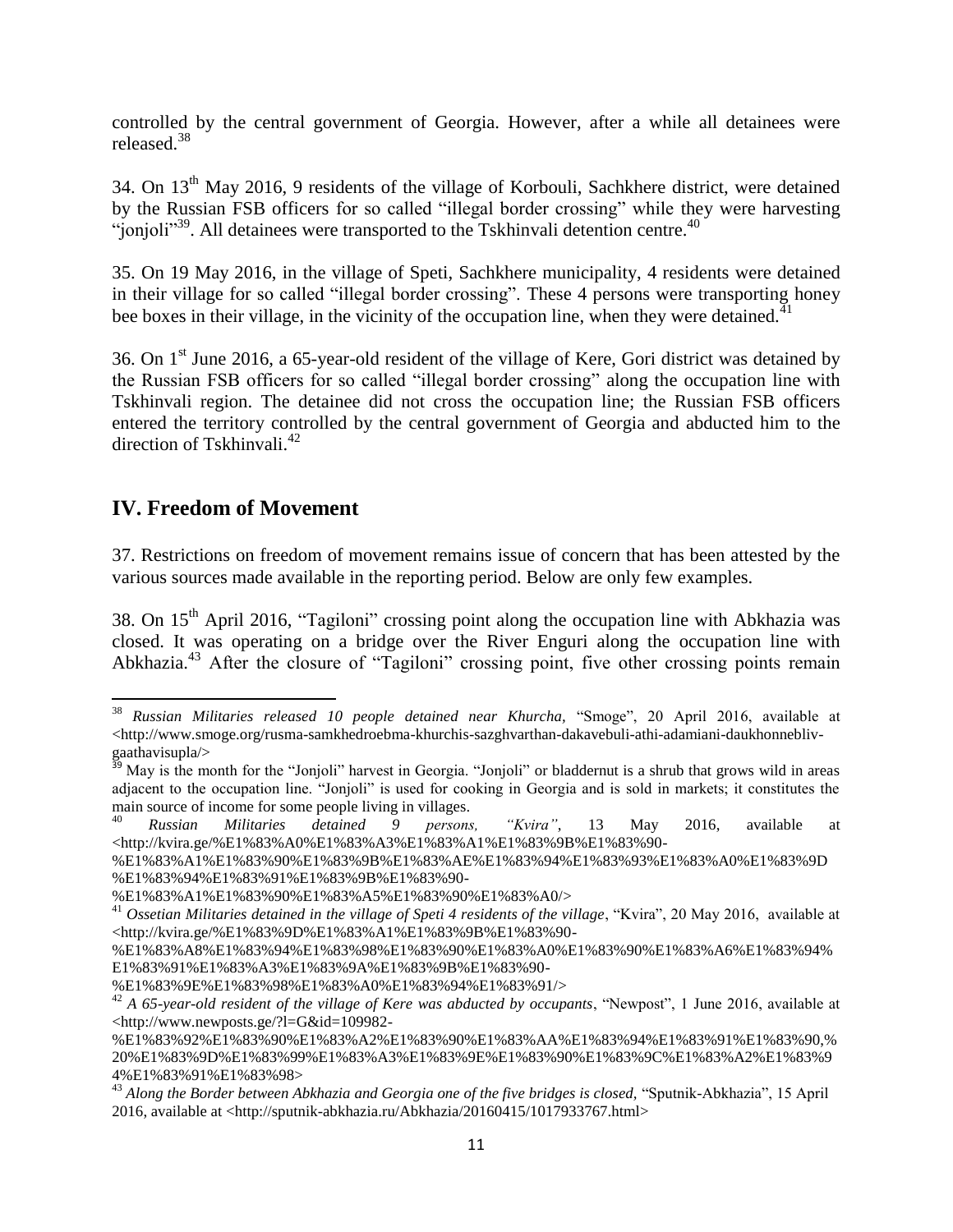operational along the occupation line with Abkhazia.<sup>44</sup> It was declared on  $15<sup>th</sup>$  April 2016 by a representative of Sokhumi occupation regime that gradually all remaining crossing points along the occupation line with Abkhazia would be closed except the main one - "Enguri" crossing point. It was recalled by the same representative of Sokhumi occupation regime that closure of all operational crossing points, except the main one, was the pre-electoral campaign pledge of the team of Mr. Khajimba.<sup>45</sup> It should be emphasized that on  $18<sup>th</sup>$  April 2016, Mr. Dimitri Iudin, Chief of the Russian FSB Border Guards in the Abkhazian region personally reported to Mr. Khajimba on the demolition by the Russian FSB officers of "Tagiloni" crossing point bridge and on the planned construction of a fence on the vicinity of the former "Tagiloni" crossing point.<sup>46</sup> According to some reports, the closure of "Tagiloni" crossing point deteriorated the already grave situation for local residents.<sup>47</sup>

39. On 29th June 2016, Mr. Khajimba, when visiting villages of Gali district, publicly declared that "the decision had been made to close down additional crossing points over the River Enguri and to boost border and customs services on "Enguri" crossing point".<sup>48</sup>

40. In an interview Mr. Dimitri Stateionov, a Russian journalist working in the occupied region of Abkhazia declared that in the Abkhazian region there are "border zones" in the vicinity of the occupation line and there are limitations on freedom of movement for people residing in the Abkhazian region in terms of entering these territories; there is a need to have special "permit" issued by so called "State Security Service of Abkhazia" in order to enter these "border zones". According to the journalist, violation of this regime is followed by detention by the Russian FSB officers as it was case with himself when paying professional visit in one of the villages in Gali district considered as "border zone".<sup>49</sup>

41. It should be emphasized that during the reporting period, namely during the Orthodox Easter holiday on  $1<sup>st</sup>$  and  $2<sup>nd</sup>$  May 2016, Georgians living the different sides of razor wire and barbed wire fences along the occupation line were denied the right to celebrate Easter according to the established tradition. According to the Women's Information Center (WIC) "colored eggs, cake and a bottle of communal wine are traditional for Easter in Georgia. We wanted to bring these special items to the Valishvili family and remind them that they are not alone. Of course, the Russian military personnel don't like when they have Georgian 'guests' gathering at the barbed wire fence." It has been further noted that by WIC that "dozens of cemeteries and historic churches are separated from their villages after the Russians installed barbed wire fences along

 $\overline{\phantom{a}}$ 

<sup>&</sup>lt;sup>44</sup> Crossing Point was closed on so called Tagiloni-Shamgoni border, "Livepress", 18 April 2016, available at [<http://www.livepress.ge/ka/akhali-ambebi/article/14446.html>](http://www.livepress.ge/ka/akhali-ambebi/article/14446.html)

<sup>45</sup> *Along the Border between Abkhazia and Georgia one of the five bridges is closed,* "Sputnik-Abkhazia", 15 April 2016, available at [<http://sputnik-abkhazia.ru/Abkhazia/20160415/1017933767.html>](http://sputnik-abkhazia.ru/Abkhazia/20160415/1017933767.html)

<sup>46</sup> *President Raul Khajimba met with Dimitri Iudin, General-Major, Chief of the Russian FSB Border Guards in Abkhazia,* "apsnypress", 18 April 2016, available at [<http://www.apsnypress.info/news/raul-khadzhimba-prinyal](http://www.apsnypress.info/news/raul-khadzhimba-prinyal-nachalnika-pogranupravleniya-fsb-rossii-v-abkhazii/)[nachalnika-pogranupravleniya-fsb-rossii-v-abkhazii/>](http://www.apsnypress.info/news/raul-khadzhimba-prinyal-nachalnika-pogranupravleniya-fsb-rossii-v-abkhazii/)

<sup>47</sup> *Weekly press review on the human rights violations and current events in Abkhazia, prepared by the Justice Department of Georgia's Autonomous Republic of Abkhazia*, between 18 April and 23 April 2016, p. 4.

<sup>&</sup>lt;sup>48</sup> President Raul Khajimba visited on working tour Gali district, "Apsnypress", 29 June 2916, available at [<http://www.apsnypress.info/news/prezident-raul-khadzhimba-posetil-s-rabochey-poezdkoy-galskiy-rayon/>](http://www.apsnypress.info/news/prezident-raul-khadzhimba-posetil-s-rabochey-poezdkoy-galskiy-rayon/)

<sup>49</sup> *Weekly press review on the human rights violations and current events in Abkhazia, prepared by the Justice Department of Georgia's Autonomous Republic of Abkhazia*, between 18 April and 23 April 2016, pp. 4-7.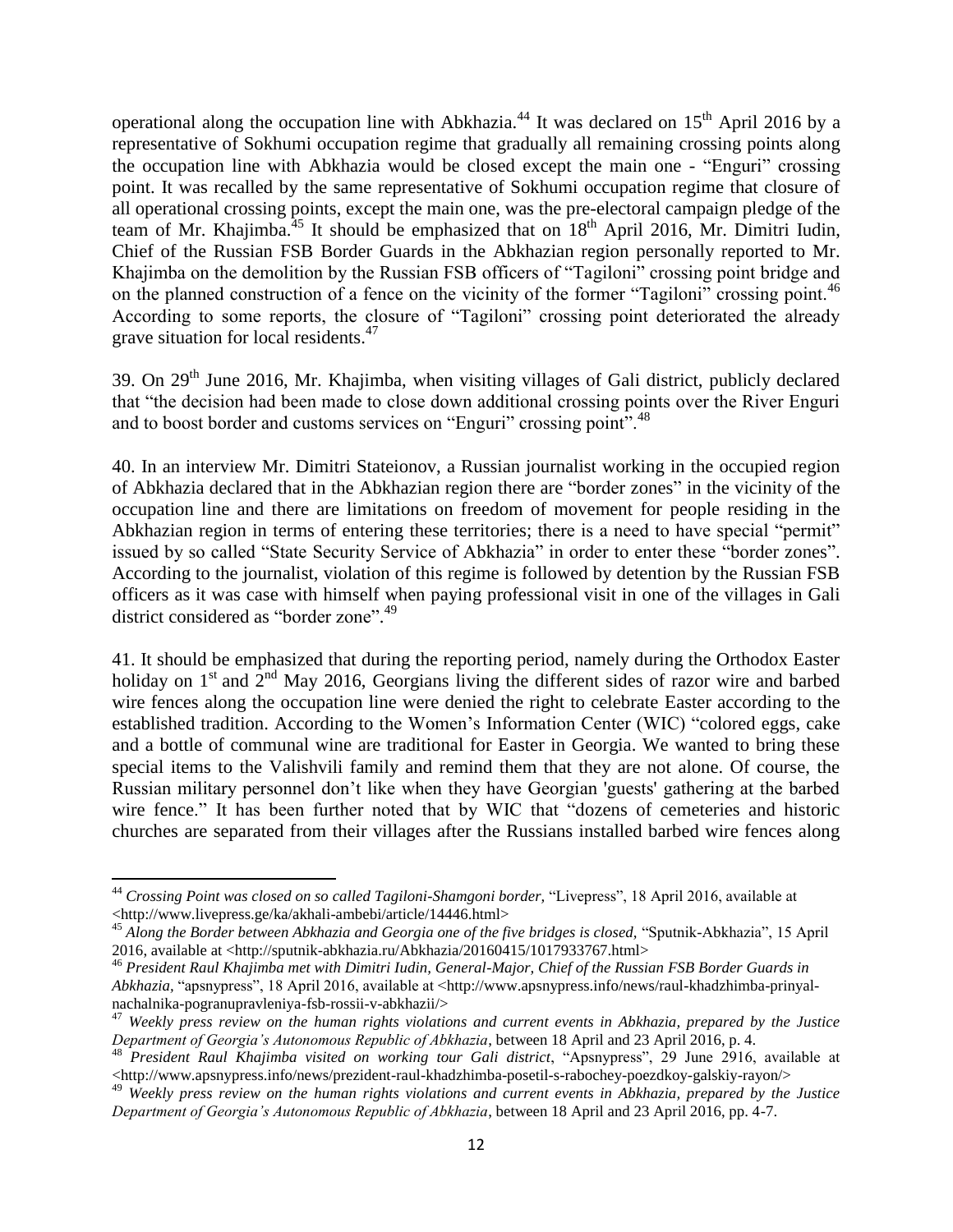the Administrative Boundary Line after the 2008 war."<sup>50</sup> During the Orthodox Easter holiday internally displaced persons (IDPs) were deprived the possibility to visit churches and graveyards on the other side of the occupation line. 51

# **V. Right to Property**

42. Violations of the right to property occur systematically in the occupied regions of Georgia attested by the various sources made available in the reporting period. It should be noted that according to the information disseminated by "the Peace Foundation" on  $11<sup>th</sup>$  May 2016, the Russian occupying forces exert influence on local population through various means, including through destruction/burning of their properties.<sup>52</sup> It should be emphasized that during the reporting period the United Nations General Assembly adopted a resolution stressing "the need to respect the properly rights of all internally displaced persons and refugees affected by the conflicts in Georgia and to refrain from obtaining property in violation of these rights".<sup>53</sup>

43. As already described in section "introduction" of the present report, during the reporting period, namely on 6<sup>th</sup> June, 2016 the Russian occupying forces installed two additional banners marking the so-called "state border" in the vicinity of the village of Avlevi, Kareli district. By the installation of these new banners agricultural plots of lands being in private possession of local residents appeared beyond new markers and access to these lands was blocked for them.<sup>54</sup>

44. On  $10<sup>th</sup>$  May 2016, a person was travelling from the territory controlled by the central government of Georgia through a crossing point along the occupation line with Abkhazia. At the crossing point, the person was stopped and a certain amount of vegetables he was transporting was seized and thrown away. On the same day, all people transporting various agricultural products of Turkish origin to occupied Abkhazia from Zugdidi market, the territory controlled by the central government of Georgia, were stopped and all products seized.<sup>55</sup>

45. On 11<sup>th</sup> May 2016, a truck travelling from the territory controlled by the central government of Georgia was stopped at the occupation line with Tskhinvali region. The truck and its cargo

 $\overline{\phantom{a}}$ <sup>50</sup> Easter a Melancholy Affair for Those Divided By Russian-built S. Ossetian Border Fence, "Georgian Journal", 4 May 2016, available at <http://www.georgianiournal.ge/politics/32479-easter-a-melancholy-affair-for-those[divided-by-russian-built-s-ossetian-border-fence.html>](http://www.georgianjournal.ge/politics/32479-easter-a-melancholy-affair-for-those-divided-by-russian-built-s-ossetian-border-fence.html)

<sup>51</sup> *IDPs from the occupied territories were deprives possibility to visit graveyards on the other side of so called border.* "Ambebi", 2 May 2016, available at [<http://www.ambebi.ge/conflicts/162584-okupirebuli-teritoriebidan](http://www.ambebi.ge/conflicts/162584-okupirebuli-teritoriebidan-devnil-mosakhleobas-ets-sazghvris-mighma-darchenili-saflavebis-monakhulebis-sashualeba-ar-mieca.html)[devnil-mosakhleobas-ets-sazghvris-mighma-darchenili-saflavebis-monakhulebis-sashualeba-ar-mieca.html>](http://www.ambebi.ge/conflicts/162584-okupirebuli-teritoriebidan-devnil-mosakhleobas-ets-sazghvris-mighma-darchenili-saflavebis-monakhulebis-sashualeba-ar-mieca.html)

 $52$  "The Peace Foundation", 11 May 2016, available at [<https://www.facebook.com/ThePeaceFoundationHQ/photos/ms.c.eJxFzcERwCAIRNGOMsKyq~;TfWAyOxJtvP](https://www.facebook.com/ThePeaceFoundationHQ/photos/ms.c.eJxFzcERwCAIRNGOMsKyq~;TfWAyOxJtvPmAORMYMaSFcjxUQ~;gG0LpAFwQvKMUxSA9cpvIvvl~;tdiAS4p3op7FzJ~;2wV6KWBKjgbWIX7C9DiJbg~-.bps.a.1233493623350205.1073741910.1076144122418490/1233494746683426/?type=3&thea) [mAORMYMaSFcjxUQ~;gG0LpAFwQvKMUxSA9cpvIvvl~;tdiAS4p3op7FzJ~;2wV6KWBKjgbWIX7C9DiJbg~-](https://www.facebook.com/ThePeaceFoundationHQ/photos/ms.c.eJxFzcERwCAIRNGOMsKyq~;TfWAyOxJtvPmAORMYMaSFcjxUQ~;gG0LpAFwQvKMUxSA9cpvIvvl~;tdiAS4p3op7FzJ~;2wV6KWBKjgbWIX7C9DiJbg~-.bps.a.1233493623350205.1073741910.1076144122418490/1233494746683426/?type=3&thea) [.bps.a.1233493623350205.1073741910.1076144122418490/1233494746683426/?type=3&thea>](https://www.facebook.com/ThePeaceFoundationHQ/photos/ms.c.eJxFzcERwCAIRNGOMsKyq~;TfWAyOxJtvPmAORMYMaSFcjxUQ~;gG0LpAFwQvKMUxSA9cpvIvvl~;tdiAS4p3op7FzJ~;2wV6KWBKjgbWIX7C9DiJbg~-.bps.a.1233493623350205.1073741910.1076144122418490/1233494746683426/?type=3&thea)

<sup>&</sup>lt;sup>53</sup> Resolution adopted by the General Assembly on 10 June 2016 on Status of internally displaced persons and refugees from Abkhazia, Georgia, and the Tskhinvali region/South Ossetia, Georgia. A/RES/70/265, paragraph 2.

<sup>54</sup> *Russian Border Guards installed new Banners near the village of Avlevi,* "IPN", 8 June 2016, available at  $\langle$ http://www.interpressnews.ge/ge/konfliqtebi/383443-sofel-avlevis-ganapiras-sheiaraghebulma-pirebma[etssazghvris-aghmnishvneli-banerebi-daamontazhes.html?ar=A>](http://www.interpressnews.ge/ge/konfliqtebi/383443-sofel-avlevis-ganapiras-sheiaraghebulma-pirebma-etssazghvris-aghmnishvneli-banerebi-daamontazhes.html?ar=A)

<sup>55</sup> *Georgian tomatoes and cucumbers cannot be transported to Abkhazia*, "Livepress", 10 May 2016, available at [<http://www.livepress.ge/ka/akhali-ambebi/article/14622-afkhazethshiqarthulikitridapomidorivegharsheaqvth.html>](http://www.livepress.ge/ka/akhali-ambebi/article/14622-afkhazethshiqarthulikitridapomidorivegharsheaqvth.html)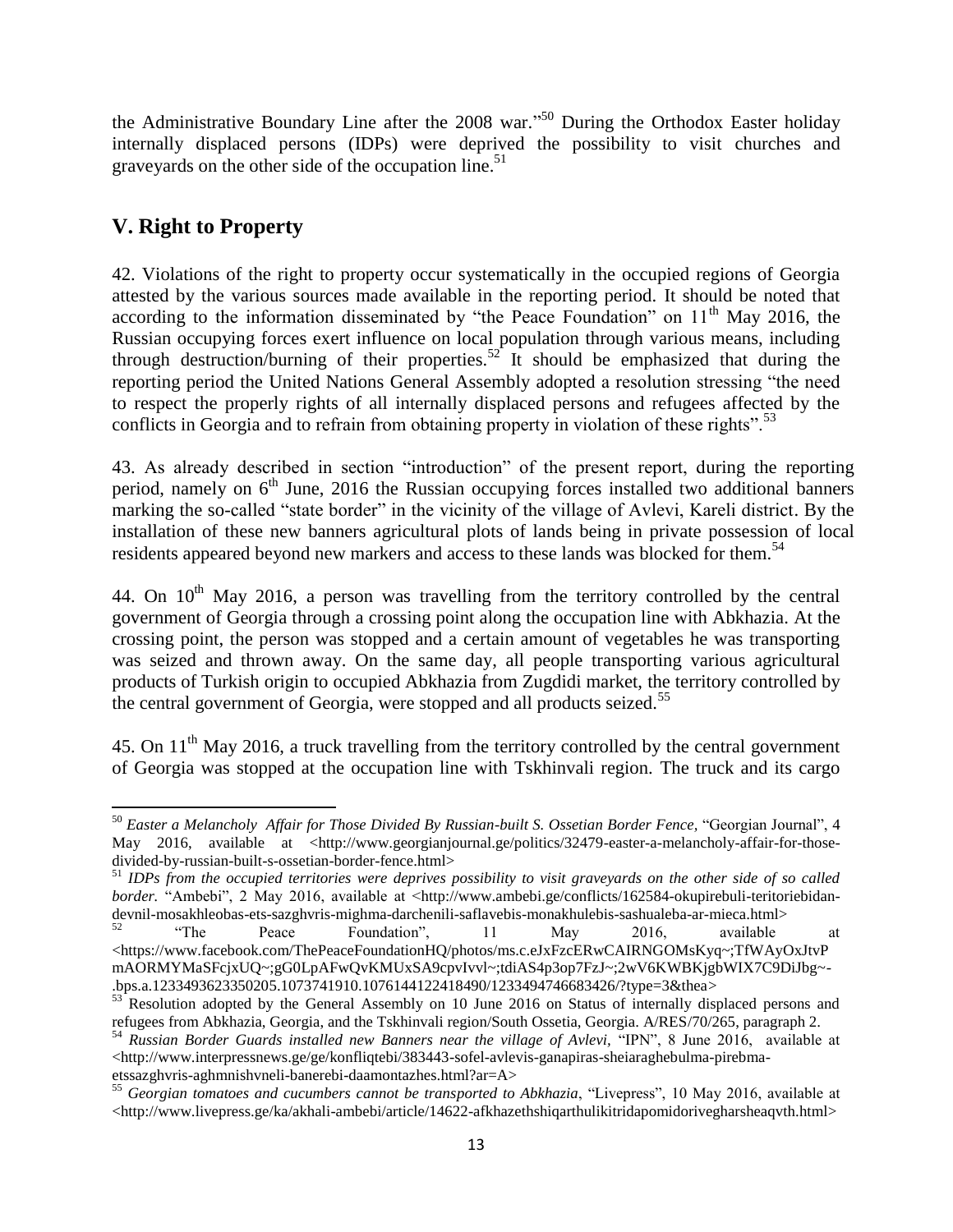(construction sand) belonged to residents of the village of Zardiantkari, Gori district, the territory controlled by the central government of Georgia. The truck and the cargo (construction sand) were seized for so called "illegal border crossing".<sup>56</sup>

46. On  $30<sup>th</sup>$  June 2016, a vehicle travelling from the territory controlled by the central government of Georgia was stopped at the occupation line with Tskhinvali region. The car was transporting agricultural products amounting to 850 kilograms. The car and agricultural products belonged to a resident of Akhalgori district, the occupied territory of Tkshinvali region. 850 kilograms of agricultural products were seized for the reason of "exceeding the amount of allowable transportable products (maximum 50 kilograms)" along the occupation line and the fine was imposed.<sup>57</sup>

# **VI. Right to Education in the Native Language**

 $\overline{\phantom{a}}$ 

47. According to the EU Statement on the Secretary General's 13<sup>th</sup> Consolidated Report on the conflict in Georgia, made on  $27<sup>th</sup>$  April 2016, "The EU expresses its concern at reports on a continuing deterioration of the access to education in the native language in the Georgian region of Abkhazia. We strongly believe that the right to education for everyone, including education in the native language should be guaranteed and applied in the Georgian regions of Abkhazia and Tskhinvali region/South Ossetia as well."<sup>58</sup>

48. According to the report of the Public Defender of Georgia, published during the reporting period, "switching to the teaching in Russian language seriously deteriorated the quality of education. According to the information of the Public Defender, some families had to leave their place of residence and had to move children in the area controlled by Georgia to continue their studies in their native language". $59$ 

49. It should be recalled here that in the Gali district there are 31 schools.<sup>60</sup> From 31 schools only 11 schools, all of which are in "lower zone" of Gali district, had the status of Georgian schools until the end of the academic year 2014-2015 and subjects were taught in the Georgian language.<sup>61</sup> However, from the beginning of September of the academic year 2015-2016, drastic

<sup>56</sup> *Violators tried to bring from Georgia to South Ossetia construction sand*, "sputnik-ossetia", 11 May 2016, available at [<http://sputnik-ossetia.ru/South\\_Ossetia/20160511/1881085.html>](http://sputnik-ossetia.ru/South_Ossetia/20160511/1881085.html)

<sup>57</sup> *Transporter of agricultural products was fined in South Ossetia,* "sputnik-ossetia", 30 June 2016, available at [<http://sputnik-ossetia.ru/South\\_Ossetia/20160630/2440886.html#ixzz4D9fBRKjJ>](http://sputnik-ossetia.ru/South_Ossetia/20160630/2440886.html#ixzz4D9fBRKjJ)

<sup>58</sup> *EU Statement on the Secretary General's 13th Consolidated report on the conflict in Georgia,* 1254th Council of Europe Committee of Ministers Meeting – 27 April 2016.

<sup>59</sup> *The Report of the Public Defender of Georgia on the Situation of Protection of Human Rights and Freedoms in Georgia – 2015*, "Public Defender (Ombudsman) of Georgia", 1 April 2916, p. 122, available at < http://www.ombudsman.ge/uploads/other/3/3652.pdf>

 $^{60}$  By the end of the academic year 2014-2015 there were 4, 459 pupils and 918 employees in these 31 schools; from 4, 459 pupils, 97.57 per cent, were ethnically Georgian and from 918 employees, 91.78 per cent were ethnically Georgian. See *Weekly press review on the human rights violations and current events in Abkhazia,* prepared by the Justice Department of Georgia's Autonomous Republic of Abkhazia, between 27 July and 2 August 2015.

<sup>61</sup> *The Realm of the Possible - Finding ways forward in the Georgian-Abkhaz context: People in the Gal/I region,* Conciliation Resources, July 2015, page 10, available at < http://www.c-r.org/downloads/CR\_The-Realm-of-thepossible\_Gal-i\_43\_webEn.pdf >; *Report of the Year 2014 of the Public Defender of Georgia on the Situation of*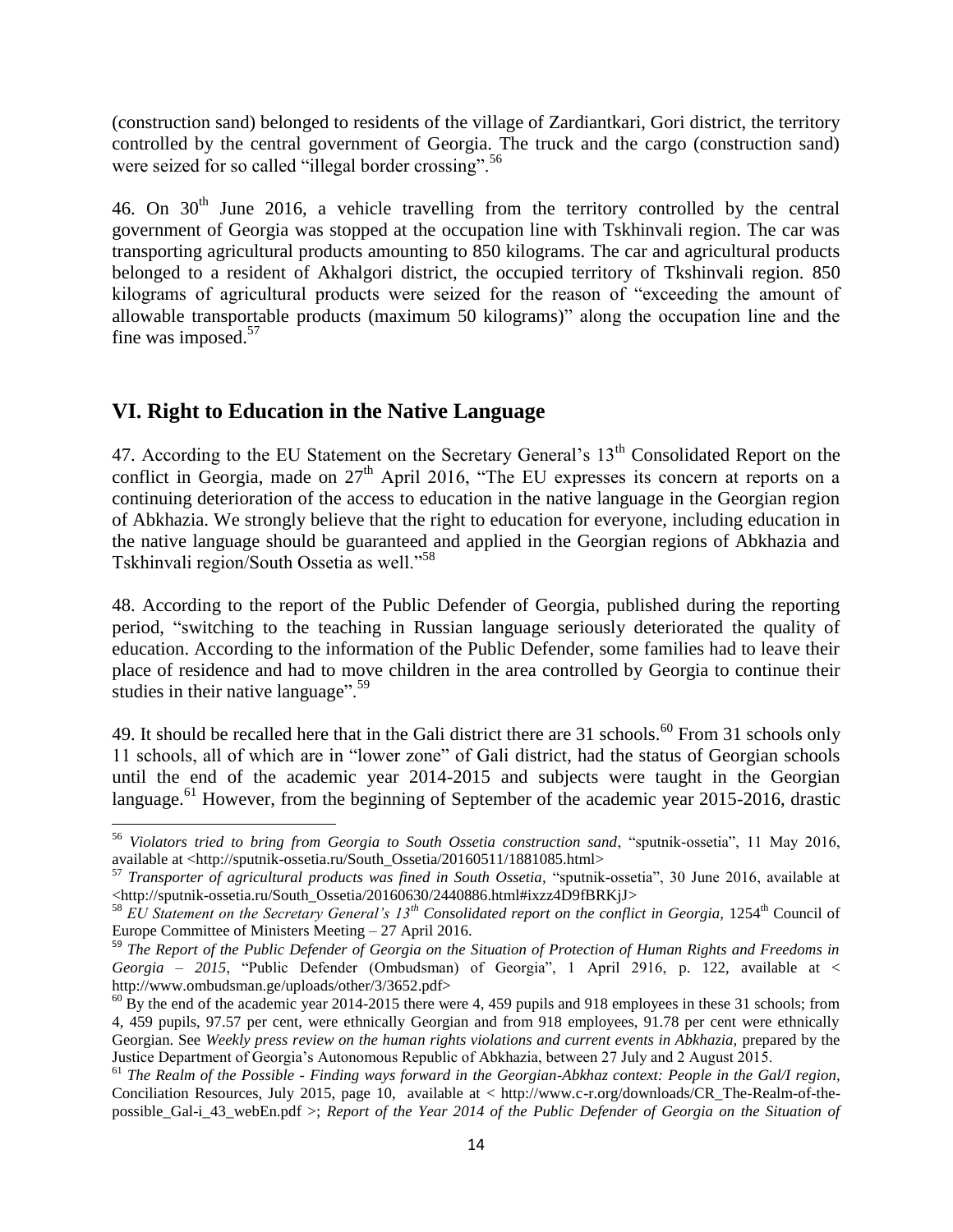changes were made in the curriculum of these 11 schools in "lower zone" of Gali district, namely at present all subjects are taught in the Russian language in the first four grade classes i.e. in first grade, second grade, third grade and fourth grade classes.<sup>62</sup> This policy, if continued for several years, will result in gradual replacement of the Georgian curriculum with the Russian curriculum for all grades in these 11 schools of "lower zone" of Gali district. According to the Public Defender of Georgia "in the nearest future studying in Georgian in the Gali district schools will stop." $63$ 

50. In addition, according to the information disseminated during the reporting period, already in five to seven grade classes the Russian language has been dominating over the Georgian language and in eight to eleven grade classes all subjects are taught in the Russian language and only two hours are allocated to the Georgian language and literature.<sup>64</sup>

51. On 5<sup>th</sup> June 2016, so called "Deputy Minister for Education" of the Sokhumi occupation regime declared that "all schools of Gali district will be transformed to the Abkhaz standards" and "it is necessary to cease process of the Georgian curriculum teaching".<sup>65</sup> According to the same source, "the main challenge is to prepare teachers for that, since many of them do not have adequate knowledge of the Russian language, noting to say about their ability to teach in the Russian language."<sup>66</sup>

52. According to the information disseminated during the reporting period, the situation in 11 schools of Gali district changed dramatically, namely forceful teaching in the Russian language affected negatively the quality of learning; so called "governmental officials" enter these schools in Gali district in order to double check whether the language of instruction is Russian or Georgian; school teachers are warned that they would be dismissed if using the Georgian language; disobeying teachers are accused of unconstitutional behavior and dismissed, some of them were even forced to leave the place of permanent residence in Gali district; the Georgian songs and dances are banned; there are many cases of parents making decisions on termination of attendance by their schoolchildren of the schools with newly introduced Russian curriculum and

 $\overline{\phantom{a}}$ 

*Rights of the Population Affected by the Conflicts*, 5 June 2015, page 26, available at  $\langle$ http://www.ombudsman.ge/en/news/reports-on-the-human-rights-situation-of-conflict-affected-population-andinternally-displaced-persons-in-georgia.page>

 $62$  The Russian curriculum means that the Russian textbooks, licensed by the Ministry of Education and Science of the Russian Federation and published in the Russian Federation, are used for the teaching. *A special Report of the Public Defender of Georgia – The Right to Education in Gali District: New Developments and Challenges of the Academic Year of 2015-2016*, "Public Defender of Georgia", October 2015, page 4 and 5, available at <https://drive.google.com/file/d/0B9BM3M8hbgAUNFE3RndlaXc2dFU/view?pref=2&pli=1>; In these classes only few hours is allocated for learning the Georgian language as a foreign language.

<sup>63</sup> *The Report of the Public Defender of Georgia on the Situation of Protection of Human Rights and Freedoms in Georgia – 2015*, "Public Defender (Ombudsman) of Georgia", 1 April 2916, p. 122, available at <http://www.ombudsman.ge/uploads/other/3/3652.pdf>

<sup>64</sup> *Weekly press review on the human rights violations and current events in Abkhazia, prepared by the Justice Department of Georgia's Autonomous Republic of Abkhazia*, between 11 April and 17 April 2016, p. 13.

<sup>65</sup> *Gali Pupils will be taught according to Abkhaz standards*, "Sputnik-Abkhazia", 5 June 2016, available at <<http://sputnik-abkhazia.ru/Abkhazia/20150605/1014853569.html>>

<sup>66</sup> *Gali Pupils will be taught according to Abkhaz standards*, "Sputnik-Abkhazia", 5 June 2016, available at <<http://sputnik-abkhazia.ru/Abkhazia/20150605/1014853569.html>>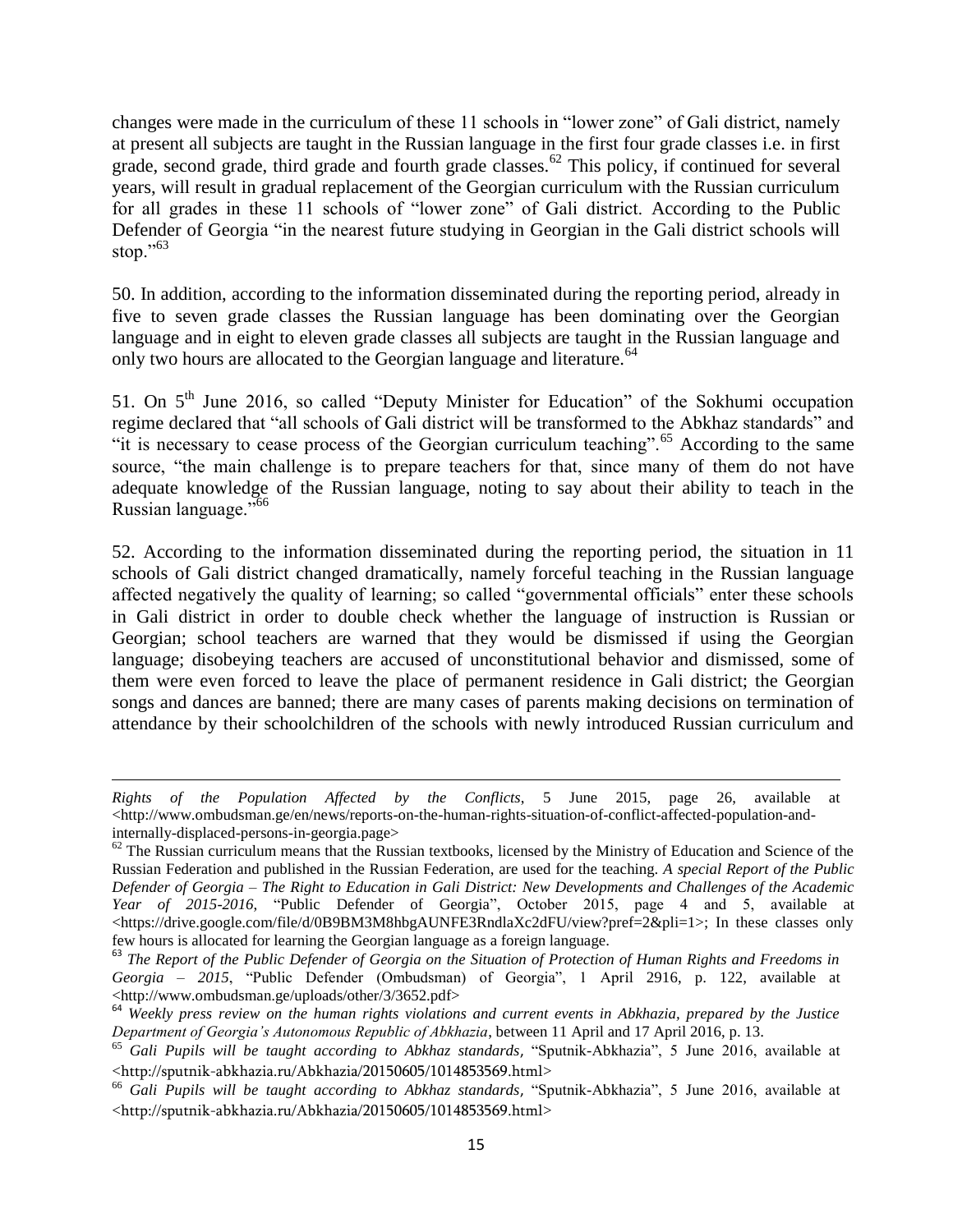transferring them to the schools located on the other side of the occupation line - there were 65 such cases during the academic year  $2015-2016$  so far known.<sup>67</sup>

## **VII. Conclusions**

 $\overline{a}$ 

53. It can be concluded that the act of murder of Mr. Giga Otkhozoria during the reporting period violated the right to life, namely Article 6 of the International Covenant on Civil and Political Rights (ICCPR); Article 3 of the Universal Declaration of Human Rights (UDHR); Article 2 of the European Convention on Human Rights (ECHR); and the OSCE commitments.

54. It can be concluded that the situation described in the occupied regions of Georgia with regard to arbitrary detention and examples provided for the reporting period constitute arbitrary detention and therefore violations of Article 9 of the International Covenant on Civil and Political Rights (ICCPR); Article 3 of the Universal Declaration of Human Rights (UDHR); Article 5 of the European Convention on Human Rights (ECHR); and relevant provisions of the OSCE commitments.

55. It can be concluded that the situation described in the occupied regions of Georgia with regard to freedom of movement and examples provided for the reporting period constitute violations of the right to freedom of movement, namely of Article 12 of the International Covenant on Civil and Political Rights (ICCPR); Article 13 of the Universal Declaration of Human Rights (UDHR); Article 2, Protocol No. 4 of the European Convention on Human Rights (ECHR); and the OSCE freedom of movement commitments.

56. It can be concluded that the situation described in the occupied regions of Georgia with regard to the right to property and examples provided for the reporting period violate the right to property, namely Article 17 of the Universal Declaration of Human Rights (UDHR); Article 1, Protocol No. 1 of the European Convention on Human Rights (ECHR); and the OSCE commitments.

57. It can be concluded that the situation described in the occupied regions of Georgia with regard to education in the native language and examples provided for the reporting period constitute violations of the right to education in one's native language and therefore violations of Article 26 (read in conjunction with Article 2) of the Universal Declaration of Human Rights (UDHR); Article 2, Protocol No. 1 of the European Convention on Human Rights (ECHR); Article 28 (read in conjunction with paragraph 1 of Article 2) of the UN Convention on the Rights of the Child; and relevant provisions of the OSCE commitments.

<sup>67</sup> *Joint Meeting of the Temporary Commission for Territorial Integrity, Committees for Foreign Relations, Education, Culture, Diaspora and Caucasus Issues*, "Government of Autonomus Republic of Abkhazia", 19 April 2016, available at [<http://abkhazia.gov.ge/index.php?lang\\_id=GEO&sec\\_id=36&info\\_id=7111](http://abkhazia.gov.ge/index.php?lang_id=GEO&sec_id=36&info_id=7111)>; *Weekly press review on the human rights violations and current events in Abkhazia*, prepared by the Justice Department of Georgia's Autonomous Republic of Abkhazia, between 11 April and 17 April 2016, pp. 13-14.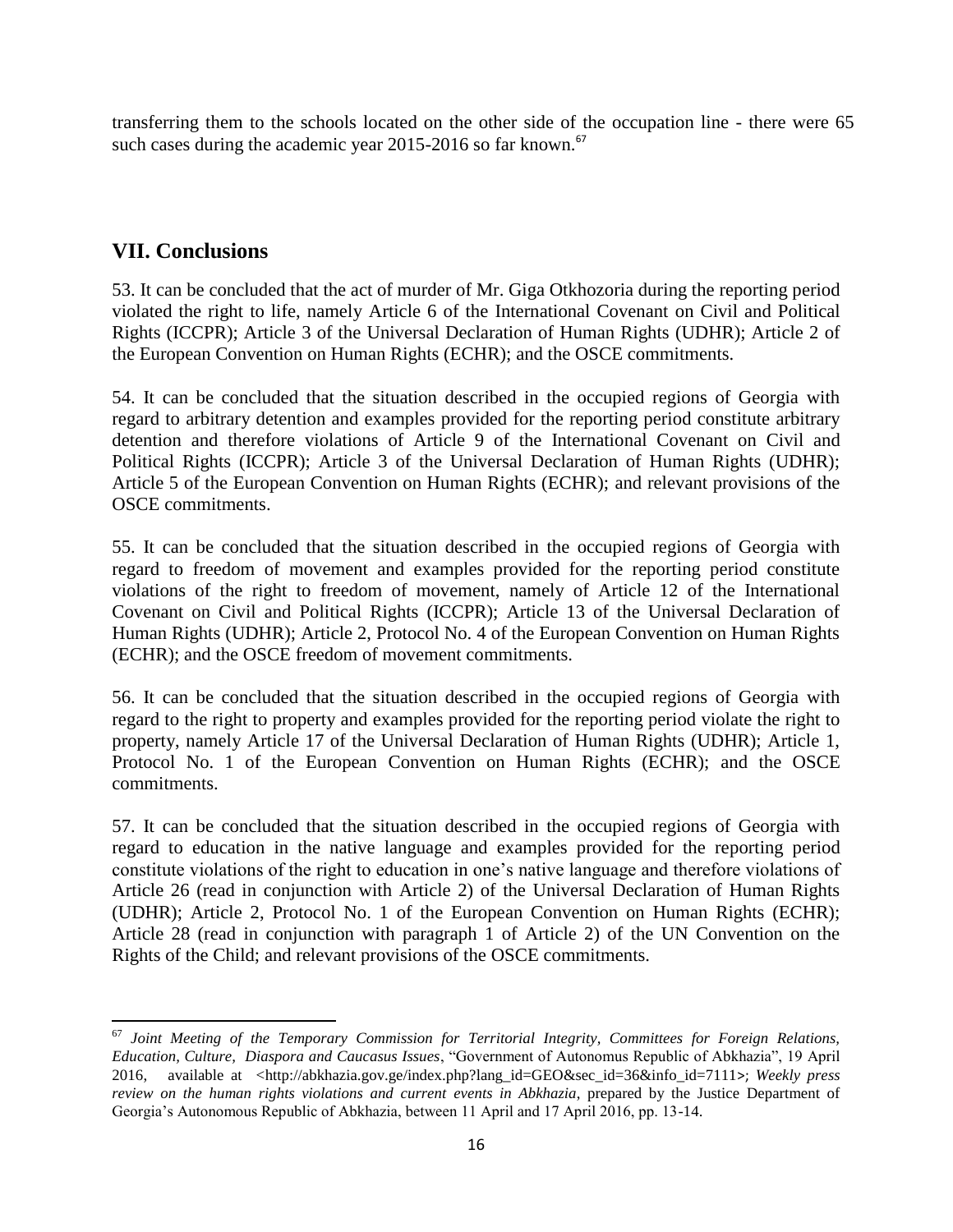58. It can be concluded that the situation described in the occupied regions of Georgia, particularly adoption of so called "laws" and the process of "passportisation" violates prohibition of discrimination provisions of Article 14 and Protocol No. 12 of the European Convention on Human Rights (ECHR); Article 26 of the International Covenant on Civil and Political Rights (ICCPR); and International Convention on the Elimination of All Forms of Racial Discrimination.

59. It can be further concluded that the situation described in the occupied regions of Georgia violates the right of return of all internally displaced persons and refugees and their descendants, regardless of ethnicity, to their homes throughout Georgia, including in Abkhazia and the Tskhinvali region.<sup>68</sup>

# **VIII. Appeal to the International Community**

 $\overline{\phantom{a}}$ 

60. The Ministry of Foreign Affairs of Georgia appeals to the international community, states as well as international intergovernmental and non-governmental organizations:

to intensify calling on the Russian Federation, as the power in effective control, to ensure that Mr. Rashid Kanciogli and its accomplices, responsible for arbitrary killing of Mr. Giga Otkhozoria are brought to justice;

to continue recognizing extensively and widely the occupation of the territories of Georgia by the Russian Federation;

to continue calling on the Russian Federation to bear responsibility for human rights violations on the occupied regions of Georgia;

to continue calling on the Russian Federation to stop placing and remove barbed wire fences and other artificial obstacles and banners along the occupation line;

to take additional measures in order to monitor and report on the human rights situation in the occupied regions of Georgia, more specifically, the Ministry of Foreign Affairs of Georgia appeals to:

*i) the Office of the United Nations High Commissioner for Human Rights (OHCHR) to take additional measures in order to regularly address and assess the human rights situation in Abkhazia and Tskhinvali region of Georgia;* 

*ii) the UN Human Rights Council's Special Procedure Mandate holders to take additional measures in order to address and report on the human rights situation in Abkhazia and Tskhinvali region of Georgia;*

<sup>68</sup> *Resolution adopted by the General Assembly on 10 June 2016 on Status of internally displaced persons and refugees from Abkhazia, Georgia, and the Tskhinvali region/South Ossetia, Georgia*, A/RES/70/265. See also previous resolutions: 69/286 of 3 June 2015; 68/274 of 5 June 2014; 67/268 of 13 June 2013; 66/283 of 3 July 2012; 65/287 of 29 June 2011 etc.